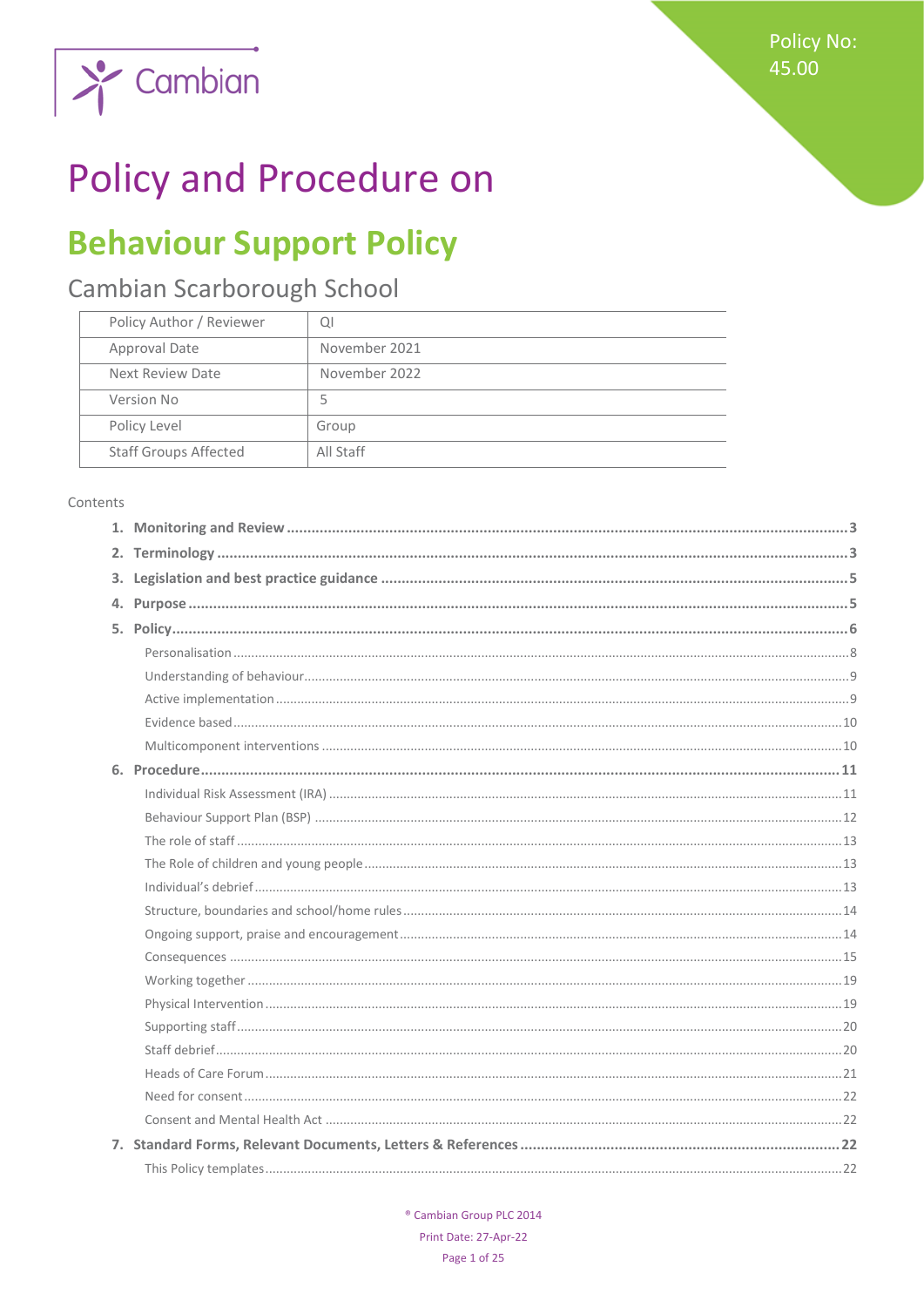

Other Cambian Policy [..................................................................................................................................................................24](#page-23-0)

Policy No: 45.00

Next Review Date: November

2022

Print Date: 27-Apr-22 Page 2 of 25

Version: 5 5 Approved by: QI Behaviour Support **Date: November 2021**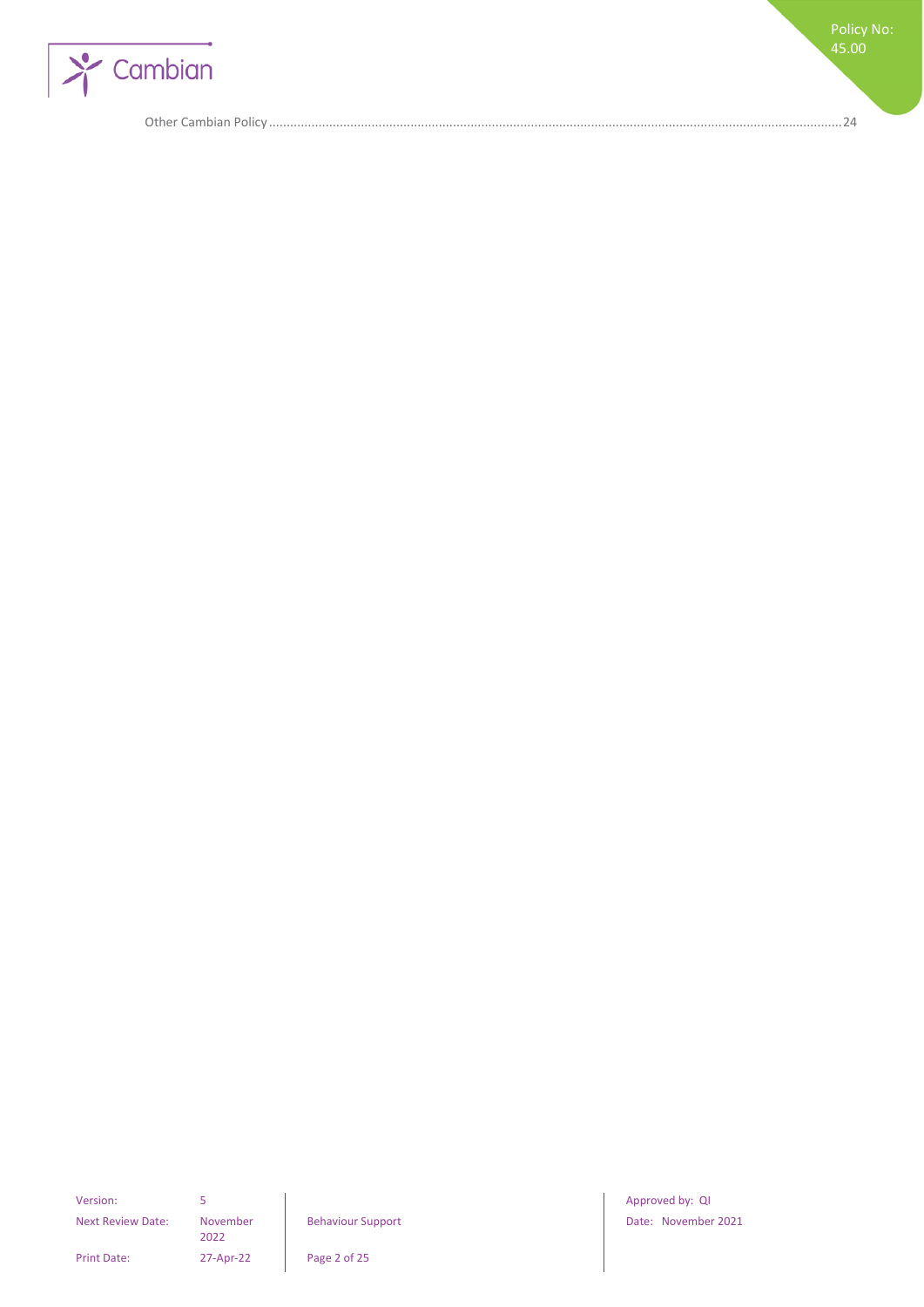

# <span id="page-2-0"></span>**1. Monitoring and Review**

- 1.1. The Proprietor will undertake a formal review of this policy for the purpose of monitoring and of the efficiency with which the related duties have been discharged, by no later than one year from the date of approval shown above, or earlier if significant changes to the systems and arrangements take place, or if legislation, regulatory requirements or best practice guidelines so require.
- 1.2. The local content of this document and supporting procedures will be subject to continuous monitoring, refinement and audit by the Head of Service.

Signed:

Support

Andrew Sutherland **Representative, Proprietor- Cambian Group** July 2021

# <span id="page-2-1"></span>**2. Terminology**

2.1. Our aim is to use consistent terminology throughout this policy and all supporting documentation as follows:

| 'Establishment' or 'Location | This is a generic term, which means the Children's School.<br>Cambian Scarborough School is a school.                                                                                                               |
|------------------------------|---------------------------------------------------------------------------------------------------------------------------------------------------------------------------------------------------------------------|
| <b>Individual</b>            | This means any child or young person under the age of 18 or<br>young adult between the ages of 18 and 25. At Cambian<br>Scarborough School we have 20 children attending between the<br>ages of 8 to 18 years.      |
| <b>Service Head</b>          | This is the senior person with overall responsibility for the school.<br>At Cambian Scarborough School this is the Headteacher who is<br>Patricia Peake.                                                            |
| <b>Key Worker</b>            | Members of staff that have special responsibility for Individuals<br>residing at or attending the Establishment.                                                                                                    |
| Parent, Carer, Guardian      | means parent or person with Parental Responsibility.                                                                                                                                                                |
| <b>Regulatory Authority</b>  | Regulatory Authority is the generic term used in this policy to<br>describe the independent regulatory body responsible for<br>inspecting and regulating services. At Cambian Scarborough<br>School this is Ofsted. |
| <b>Social Worker</b>         | This means the worker allocated to the child/family. If there is no<br>allocated worker, the Duty Social Worker or Team Manager is<br>responsible.                                                                  |
| <b>Placing Authority</b>     | Placing Authority means the local authority/agency responsible<br>for placing the child or commissioning the service                                                                                                |

Next Review Date: November

2022

Version: 5 Approved by: QI Approved by: QI Approved by: QI Approved by: QI Approved by: QI Behaviour Support **Date: November 2021** 

Print Date: 27-Apr-22 Page 3 of 25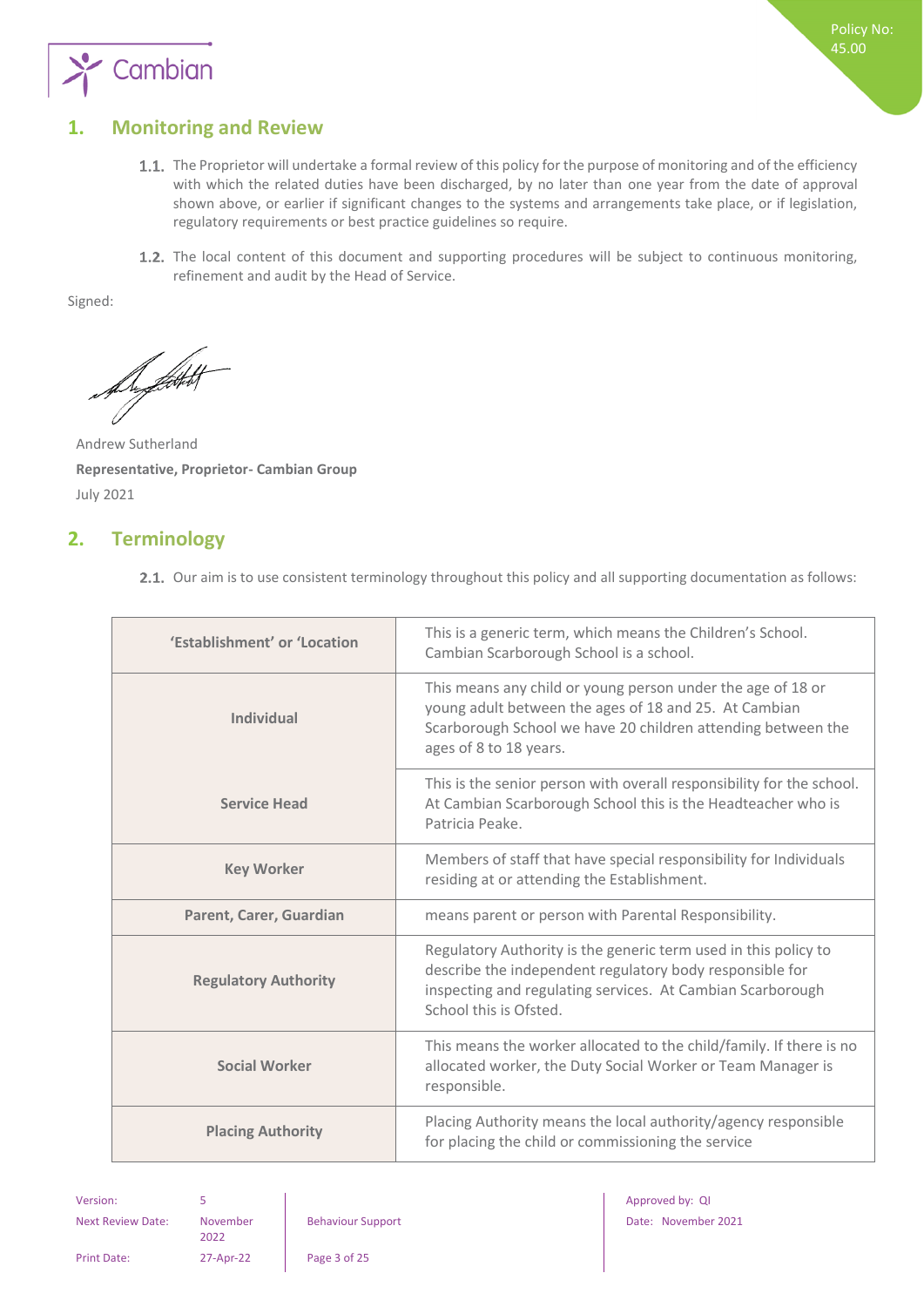



| <b>Staff</b>      | Means full or part-time employees of Cambian, agency workers,<br>bank workers, contract workers and volunteers. |
|-------------------|-----------------------------------------------------------------------------------------------------------------|
| <b>CambianKPI</b> | This is the online in-house information system which holds data<br>for each site on quality measures.           |

Next Review Date: November

2022

Print Date: 27-Apr-22 Page 4 of 25

Version: 5 3 3 Approved by: QI Approved by: QI Approved by: QI Approved by: QI Behaviour Support **Date: November 2021**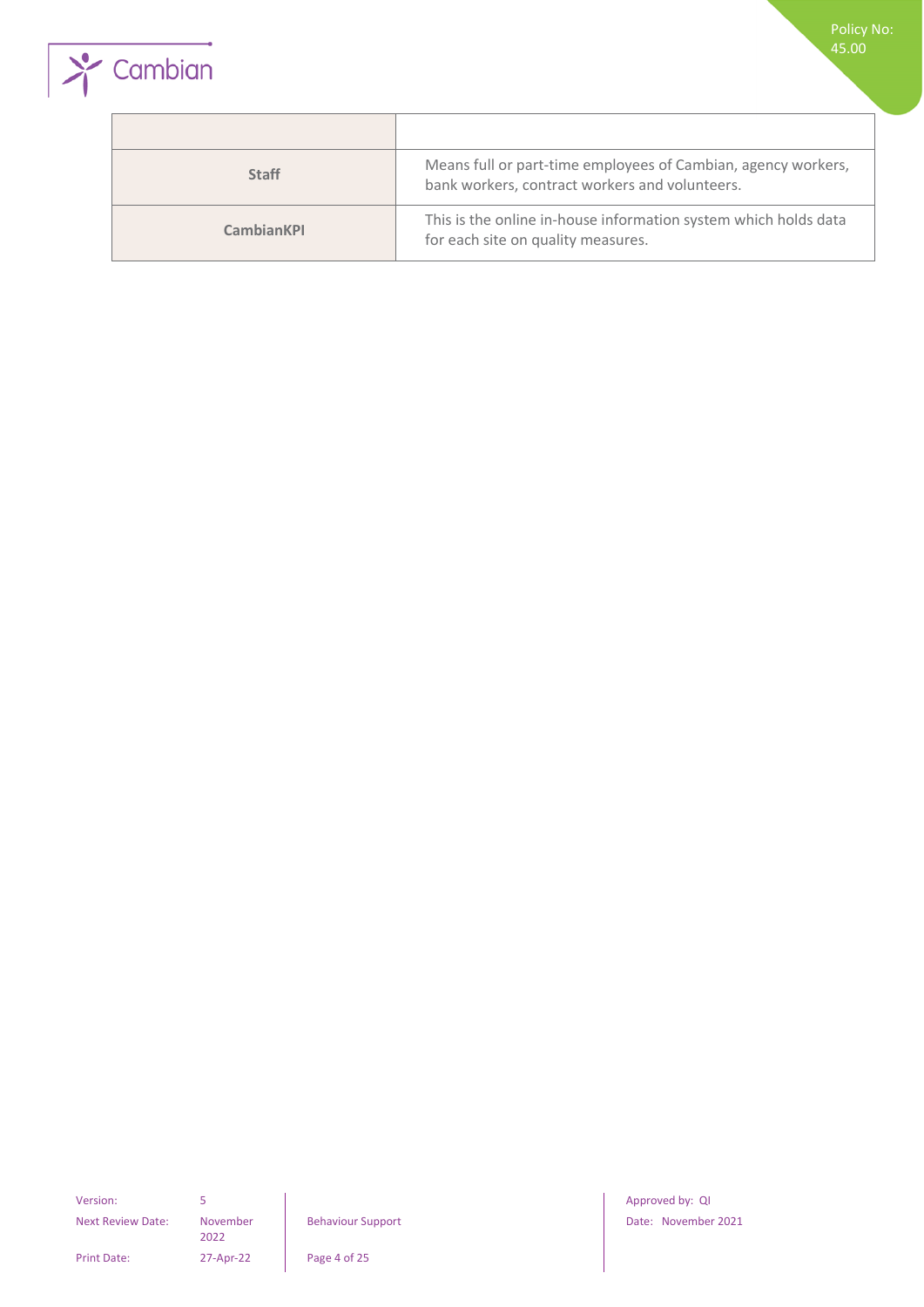# Cambian

## <span id="page-4-0"></span>**3. Legislation and best practice guidance**

- **3.1.** The Education (Independent School standards) Regulations 2014
- **3.2.** Children Act 1989
- 3.3. Human Rights Act 1998
- United Nations Convention on the Rights of the Child (Ratified 1991)
- 3.5. Education and Inspections Act 2006
- 3.6. Health and Safety at Work Act 1974
- 3.7. National Minimum Standards (RSS) 2015
- 3.8. Violent Crime Reduction Act 2006
- 3.9. Children's Homes (England) Regulations 2015
- 3.10. Health and Social Care Act 2008, Regulations 2014
- **3.11.** Equality Act 2010
- 3.12. Regulation and Inspection of Social Care (Wales) Act 2016
- 3.13. Care Standards Act 2000
- 3.14. DE&S/DoH Guidance for Restrictive Physical Interventions. How to provide safe services for people with Learning Disabilities and Autistic Spectrum Disorder 2002
- DoH Guidance on Permissible Forms of Control in Children's Residential Care 1993
- 3.16. DfE Use of Reasonable Force. Advice for Head Teachers, staff and governing bodies July 2013
- **3.17.** DfE Behaviour and discipline in Schools 2014
- BILD Code of Practice for the use and reduction of restrictive physical interventions (third edition) 2010
- 3.19. Ofsted Below the radar: low-level disruption in the country's classrooms September 2014
- Behaviour and discipline in schools, Advice for Head Teachers and school staff February 2014
- Preventing and Tackling Bullying Advice for Head Teachers, staff and Governing Bodies' July 2017
- 3.22. Reducing the Need for Restraint and Restrictive Intervention Children and young people with learning disabilities, autistic spectrum conditions and mental health difficulties in health and social care services and special education settings Published: 27 June 2019
- 3.23. <https://www.crisisprevention.com/en-gb/Specialties/MAPA-Management-of-Actual-or-Potential-Aggression>
- 3.24. [https://www.cqc.org.uk/sites/default/files/20180705\\_900824\\_briefguide](https://www.cqc.org.uk/sites/default/files/20180705_900824_briefguide-positive_behaviour_support_for_people_with_behaviours_that_challenge_v4.pdf)positive behaviour support for people with behaviours that challenge v4.pdf

### <span id="page-4-1"></span>**4. Purpose**

4.1. The implementation of this policy is the responsibility of all staff. The monitoring and review of behaviours is the responsibility of the Head of Service/Registered Manager/Senior Behaviour Lead in collaboration with the site's senior management team.

| Version:                 |                  |                          | Approved by: QI |
|--------------------------|------------------|--------------------------|-----------------|
| <b>Next Review Date:</b> | November<br>2022 | <b>Behaviour Support</b> | Date: Novembe   |
| <b>Print Date:</b>       | 27-Apr-22        | Page 5 of 25             |                 |

Date: November 2021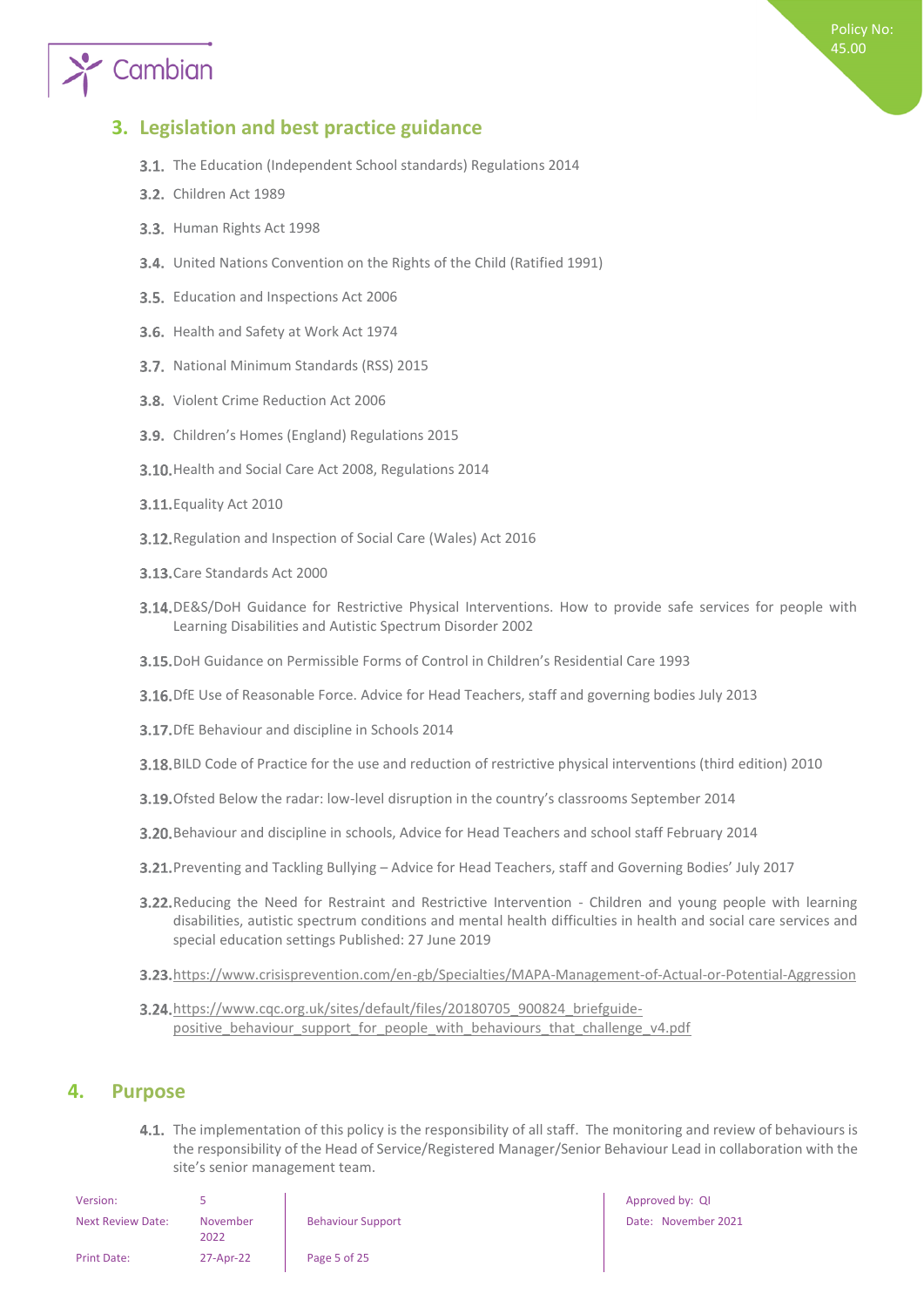

- 4.3. The overall aim of the Behaviour Support policy is to reduce restrictive practices and improve the quality of a child's/young person's life and that of the people around them and to ensure that all children and young people within our services who may have some difficulties with social understanding, social communication, flexibility of thinking and/or sensory issues and also other behaviours of concern which for example might be linked to trauma, are safeguarded at all times and that they have the rights and means to live and learn in a safe and inclusive environment regardless of the difficulty they experience.
- All staff are expected to promote the social, physical and emotional well-being of all of the children and young people within our services. We aim for every Individual to feel valued and respected, and to be treated fairly.
- 4.5. Effective behaviour support helps children and young people lead a meaningful life and learn new skills without unnecessary restrictions.
- 4.6. With the right approach to behaviour support delivered in a person-centred way, we believe we can reduce the likelihood and impact of behaviour of concern.
- 4.7. To maintain the safety of the individuals, the staff working with them, others and the environment.
- 4.8. To promote the use of effective non-aversive intervention strategies.
- 4.9. To support and encourage best practice and reduce the need for physical intervention to be used.
- 4.10. To ensure all locations comply with all the relevant current legislation and other national standards which govern this area of our work.

## <span id="page-5-0"></span>**5. Policy**

Cambian

- Experiencing neurodiversity such as autism can sometimes mean enduring a series of traumatic events, starting from a young age. For some, those events may add up to severe and persistent post-traumatic stress disorder (PTSD). Given various difficulties, and the communication challenges children often experience, their PTSD can be particularly difficult to recognise and resolve.
- 5.2. How a child/young person communicates through behaviour might be difficult for those around them to understand. This is especially true for neuro-diverse children and young people, or where a child with autism may have also experienced trauma. This understanding is critical in the development of the strategies deployed to support the child/young person. Some of the children and young people may display behaviour of concern as a response to a complex pattern of needs, frustrations as a result of their learning difficulty or because of associated conditions. Those problems might be compounded by their additional difficulties including mental health, social deprivation or complex medical conditions.
- 5.3. A child or young person may present some specific, and at times, additional behaviors which may be a result of trauma. Trauma occurs when a child experiences an intense event that threatens or causes harm to his or her emotional and physical well-being. Some events are more likely to be traumatic than others and children can have very different responses to the same event. When a child/young person experiences trauma, it can affect their daily lives and their ability to get along with others.
- 5.4. Abuse, sexual assault, violence, natural disasters and wartime combat are all common causes of PTSD in the general population. Among neuro-diverse children/young people, everyday events can be experienced as traumatic e.g. fire alarms, the loss of a family pet, having to live without the family e.g. in a residential home / residential school, daily expectations including having to follow an education program/timetable, changes to expected routines or even a stranger's offhand comment can also be destabilizing. Neuro-diverse children and young people with autism can also be traumatized by others' behavior towards them, even when there is no threat perceived by others.
- 5.5. All staff working with our children and young people must always be willing to look past challenges presented by a child/young person's diagnoses if they are to provide a truly holistic approach to support. However, staff having the understanding of a particular diagnosis, may help them consider critical areas when identifying the

| Version:                 |                  |                          | Approved by: QI |
|--------------------------|------------------|--------------------------|-----------------|
| <b>Next Review Date:</b> | November<br>2022 | <b>Behaviour Support</b> | Date: Novembe   |
| <b>Print Date:</b>       | 27-Apr-22        | Page 6 of 25             |                 |

Date: November 2021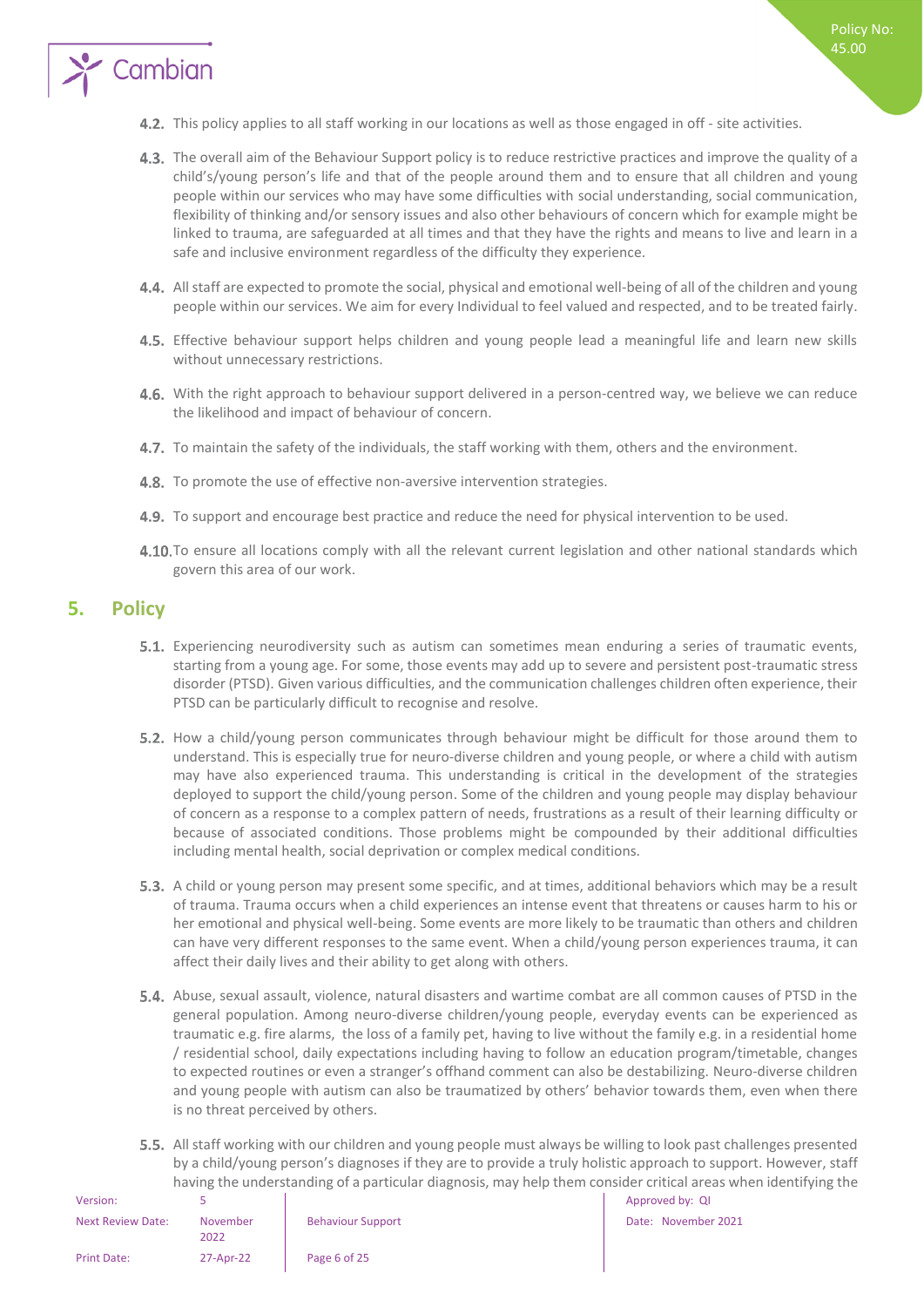

appropriate strategies to support that child/young person. This is most effectively achieved, where possible, when done alongside and involving, the child/young person as an agents of change in their own life.

- 5.6. Owing to their complex needs, children and young people sometimes behave in ways that others can experience as challenging or don't fully understand. On some occasions, these expressions may be perceived as dangerous and have the potential to result in harm to the person displaying the behaviour, their peers, those working alongside them or the public. On other occasions the behaviour may constitute partial or even complete withdrawal, ongoing sadness and lack of engagement in education or other activities within the home or outside the provision.
- 5.7. This policy provides guidance for staff to be able to effectively support a child/young person when they are displaying behaviour of a concern, including:
	- Anxiety, fear or panic attacks
	- Too much or too little sleep
	- Loss of appetite or overeating
	- Unexplained irritability or anger
	- Difficulty focusing on projects and school/college work
	- difficulty maintaining conversation
	- Difficulty generating ideas or solving problems
	- showing obsessive or pervasive worry
	- Denial (potentially as the result of toxic shame) and confusion
	- **Sadness**
	- Poor concentration
	- Survival instinct lie, steal, seek shelter, food
	- Physical or verbal aggression
	- Self-injury
	- Property destruction
	- Disinhibited and impulsive behaviour
	- Hyper sexuality
	- Difficulty developing healthy relationships Impulsivity
- 5.8. This list is not exhaustive and there might be other behaviour(s) which is equally critical but not listed above. When forming an assessment for developing strategies for positive behaviour support, consideration needs to be given to the baseline assessment of behaviour and also to the shared knowledge and understanding of each child/young person, including changes to regular, known behaviour.
- **5.9.** Our approach to behaviour support within Cambian is based upon the overriding principle that all behaviour is a form of communication. The communication can be as the result of an unmet need or frustration as a result of not being understood by others. Pre-empting needs and improving methods of communication may be helpful in reducing or at times even stopping behavior of concern. However, there are also other factors

| Version:                 |                  |                       |
|--------------------------|------------------|-----------------------|
| <b>Next Review Date:</b> | November<br>2022 | <b>Behaviour Supp</b> |
| Print Date:              | 27-Apr-22        | Page 7 of 25          |

Approved by: QI Behaviour Support Date: November 2021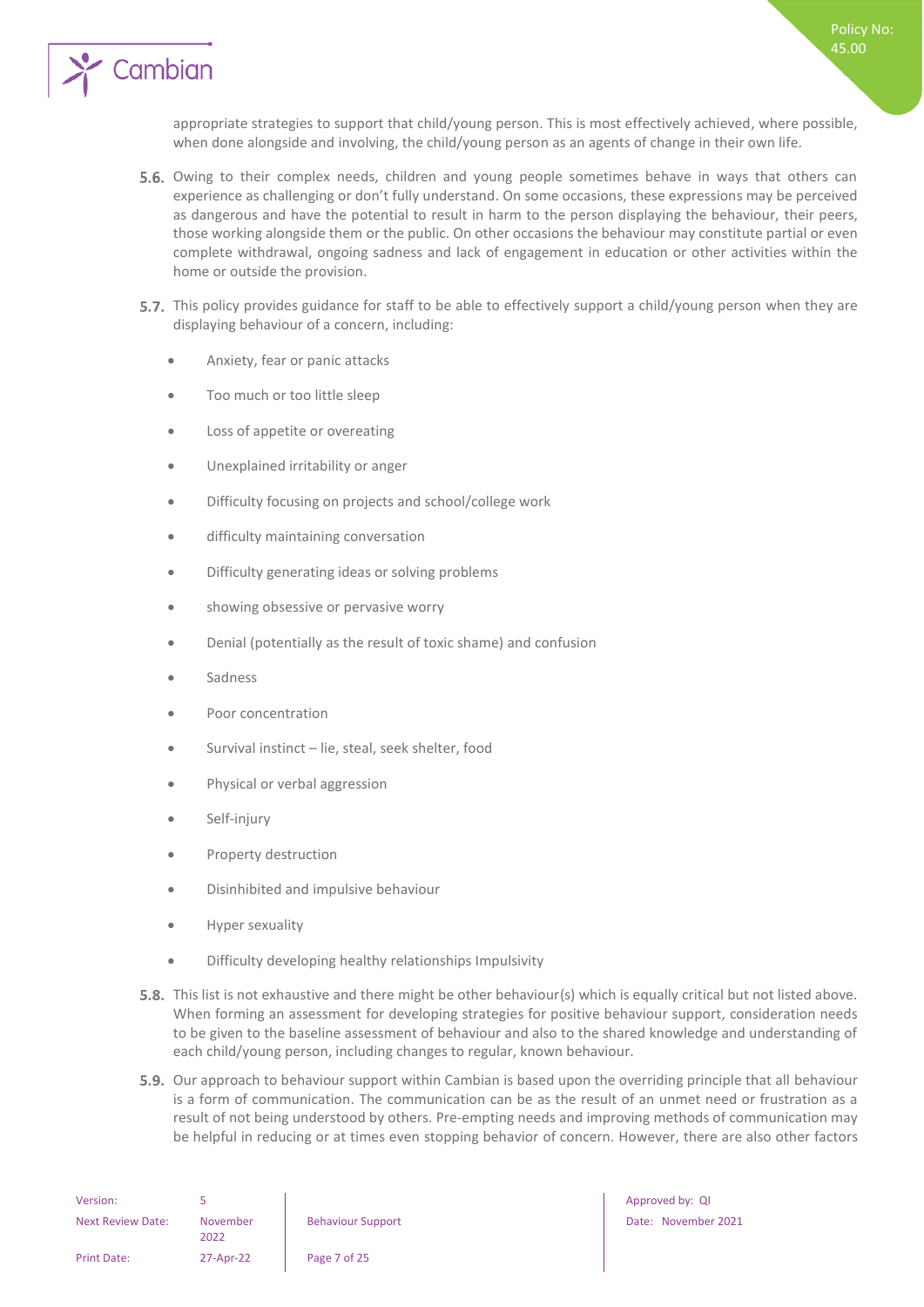

in the overall development of a child/young person which are equally critical, and which may directly contribute to the reduction of behavior of concern.

5.10. Therefore, as an organisation we aim to:

- Value each other and develop mutual respect,
- Provide environments that are mindful of sensory needs, i.e. tidy, uncluttered and clean environments,
- Develop and maintain an environment where children and young people feel safe and secure and which supports everyday learning,
- Maintain an environment where children and young people feel there is unconditional positive regard and acceptance of them for who they are and also one, where they feel being actively listened to,
- Create an environment with plenty of optimism and appropriate level of tolerance, but also high expectations,
- Provide relentless focus and commitment to positive relationship building and atunment regardless of the time involved and number of attempts already made,
- Create an environment where all children and young people understand the need for effective communication, including being able to say 'no' when they need to, helping development and maintenance of positive relationships between children/young people and adults,
- Maintain an environment where children and young people can learn about themselves and their rights and responsibilities,
- Creating an environment where children and young people develop a sense of personal autonomy. Where staff facilitate decision making processes so each child and young person can learn about risks involved and benefits of their decisions.,
- Create a moral foundation for children and young people where skills of self-control and self-discipline are developed and they are able to take responsibility for their actions and learn how to look after themselves in the future,
- Equip children and young people with skills for life so they can make informed decision and understand the natural consequences,
- Ensure Leadership Teams will focus on continuous improvement having children's/young people's needs at heart of all they do,
- Ensure there are opportunities for parents and carers to play an active part in their child's/young person life.
- 5.11. In order to help improve the quality of each child/young person life and the quality of life for those around them Cambian recognises the **5 signs of Positive Behaviour Support** (PBS) identified by BILD®:

#### <span id="page-7-0"></span>**Personalisation**

- **5.12.** Behaviour support will be individualised i.e. based on a comprehensive multi-disciplinary assessment of the abilities and needs of the individual in our care. The support provided for children's / young people's behaviour will always require personalised approaches. These will help to:
	- Reduce anxiety
	- Enhance motivation, confidence and self esteem
	- Improve concentration and reduce distractions
	- Facilitate independence
- 5.13. As far as it is practically possible, children and young people should be involved in determining their support, education and care needs alongside other people in their lives. They should be able to participate in the

| November<br>2022 |  |
|------------------|--|
| 27-Apr-22        |  |
|                  |  |

Page 8 of 25

Approved by: QI Behaviour Support Date: November 2021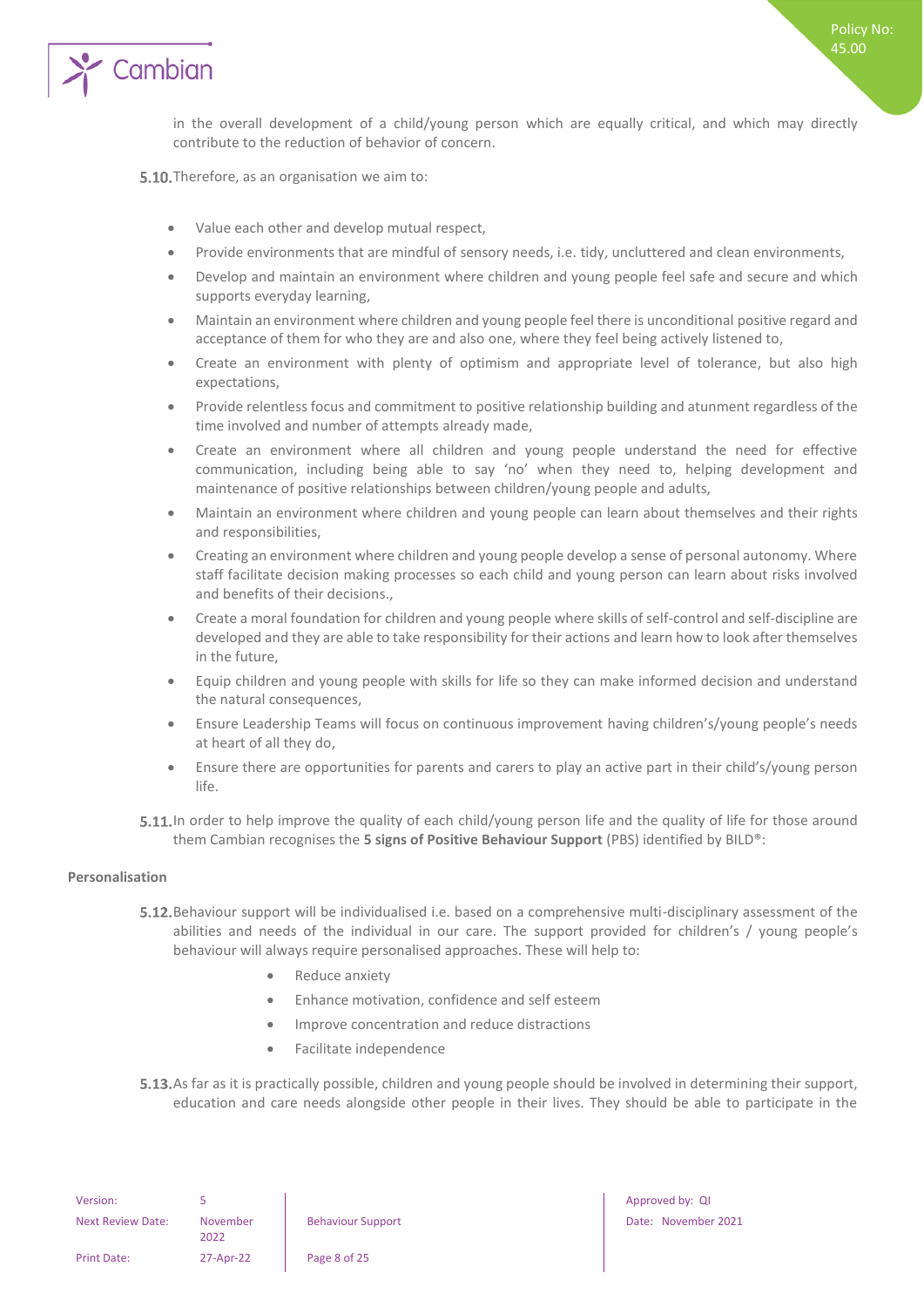

#### <span id="page-8-0"></span>**Understanding of behaviour**

- 5.14. Multi-Disciplinary Team assessments should be used to develop our understanding of the function of any presenting challenging behaviour. Individual Risk Assessments (IRA) and Behaviour Support Plans (BSP) are developed in conjunction with relevant key people around the child/young person including: care and support staff, education staff, managers, clinicians. From there, a detailed and robust strategic document is developed, which will support staff to have a deep understanding of the needs of the individual. Strategies are discussed with the staff who have a good knowledge of each child/young person.
- 5.15.A clear approach to managing and supporting children and young people with behaviour of concern is embedded in all our services. This may include an assessment and intervention framework (such as functional analysis) that sees behaviour as having meaning, which is multi-faceted and supports the positive change through the understanding of behaviour.

#### <span id="page-8-1"></span>**Active implementation**

- All children and young people in all Cambian locations have Individual Risk Assessment and Behaviour Support Plan.
- **5.17.** It is the responsibility of the Head of Service/Registered Manager to ensure that:
	- All children and young people have a current Individual Risk Assessment and up to date Behaviour Support Plan, designed to reduce risks associated with the behaviours of concern.
	- The Behaviour Support Plan is reviewed every 3 months as a minimum and also following incidents, where known behaviour support strategies didn't fully work or where new behaviour occurred which requires specific approaches to be used,
	- Where appropriate, the child/young person has read and understands their Behaviour Support Plan and is encouraged to participate and contribute to the planning process,
	- The Behaviour support Plan is shared with parents/guardians, relevant authorities.

5.18. A Behaviour Support Plan includes information about:

- Pre-emptive action taken to reduce known triggers (i.e. plan for change, support following family contact, support in particular subjects or in relation to significant dates/anniversaries etc.)
- How the environment needs to be managed to support the child/young person (i.e. demonstrates an understanding of impact of the environment on the sensory needs of the child/young person and seeks to minimise these),
- The skills and strategies the person needs to be taught to enable them to communicate in a more positive, socially acceptable way,
- Strategies for supporting socially unacceptable behaviour when it occurs including proactive, active and reactive phases,
- Any positive motivators/incentives/rewards to be used and any actions which should be avoided during a particular phase,
- Areas to be considered and relevant strategies to be used in order to prevent potential relapse into crisis behaviours.
- Each Behaviour Support Plan also outlines individualised reactive strategies that effectively support the individual when they are unable to regulate their behaviour.. It is expected that most of the reactive strategies

| Version:           |                  |                          | Approved by: QI |
|--------------------|------------------|--------------------------|-----------------|
| Next Review Date:  | November<br>2022 | <b>Behaviour Support</b> | Date: Novembe   |
| <b>Print Date:</b> | 27-Apr-22        | Page 9 of 25             |                 |

Behaviour Support Date: November 2021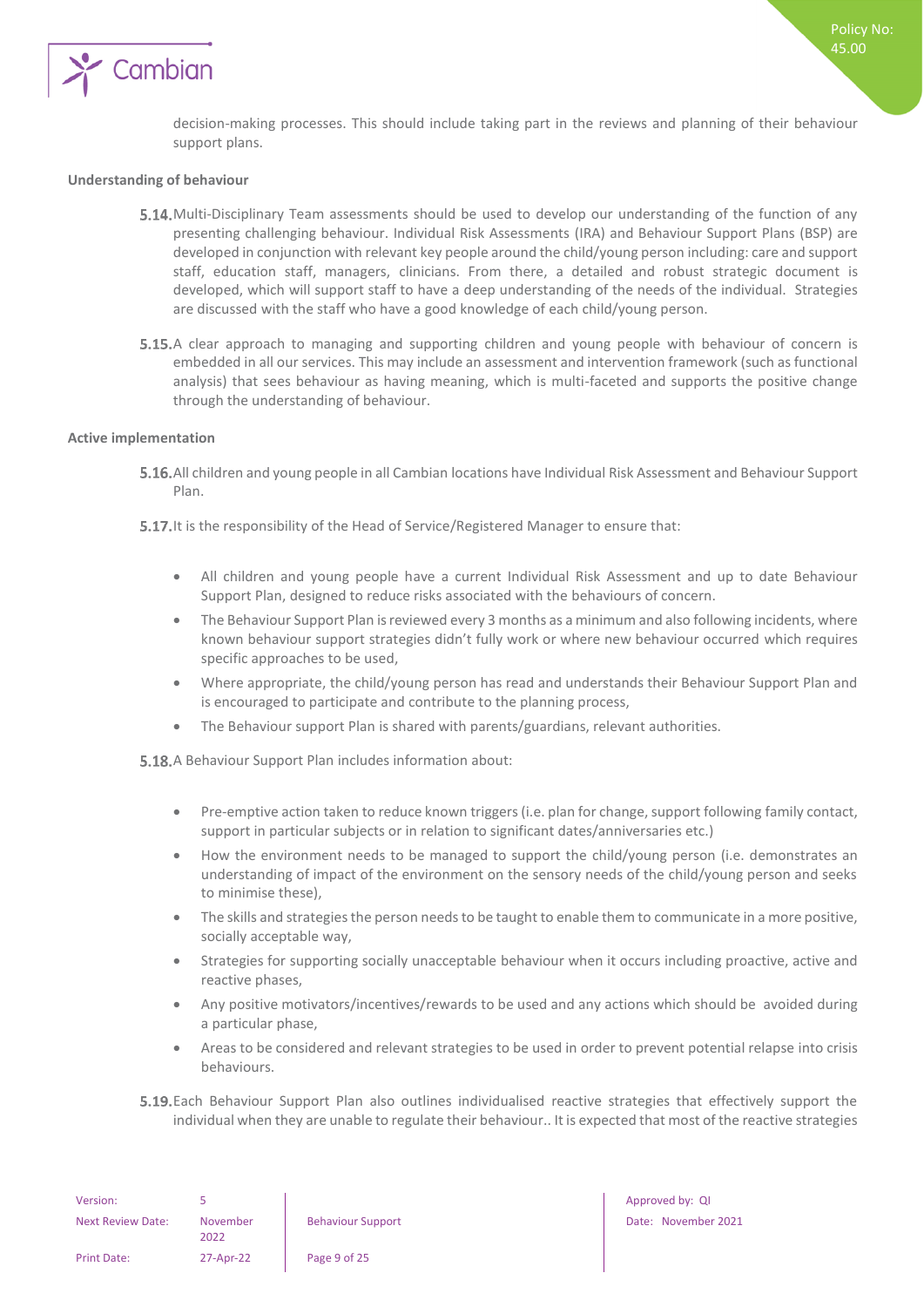

would address the function of the presenting behaviour and would only include restrictive physical intervention as a last resort.

- Behaviour Support Plans will be reviewed and revised, by structured and objective monitoring of incident and restraint reports, recognising the child/young person's progress in replacing unwanted behaviours with more positive alternatives, and improving quality of life.
- **5.21.** A culture of collaborative practice must exist to ensure that we adopt a true multi-disciplinary approach.
- **5.22.** Regular training relating to methods of behaviour support and the writing and monitoring of individual Behaviour Support Plans is provided for staff, both as whole service training and relating to individual young people. The promotion of appropriate behaviour support strategies and also about individuals are discussed regularly in the appropriate team meetings and at senior leadership meetings.
- 5.23. Active and meaningful debriefs/reflections with staff involved in an incident and the child/young person must also form part of each home's/school's/college's culture in order to ensure that we can clearly identify learning points from any difficult situation and use these to inform future practice. Those, whether Individual or group debriefs must be linked with and revisited during individual staff supervisions and reflections recorded in supervision minutes (single subject or part of regular scheduled sessions).

#### <span id="page-9-0"></span>**Evidence based**

- **5.24.** Behaviour Support Plans once implemented, require on-going monitoring and recording in order to ascertain the effectiveness of the programme. They are active and dynamic documents which need regular updating in order to ensure that strategies employed are current and effective.
- 5.25. Schools/Colleges/Homes employ various methods to record on-going data relating to incidents/physical intervention etc. This data is analysed on a regular basis by the appropriate teams within each setting to evaluate the effectiveness of specific strategies.
- 5.26. Data relating to incidents/physical intervention is submitted and analysed across the organisation by means of weekly submissions to CambianKPI.

#### <span id="page-9-1"></span>**Multicomponent interventions**

- **5.27.** Emotional regulation and behaviour support will be implemented at different levels and in different ways depending on the child/young person needs. Behaviour Support will be positive, i.e. focused on teaching and encouraging the person to develop and use more adaptive ways of responding to a range of stimuli or difficult situations.
- 5.28. Behaviour Support will primarily focus on proactive and active strategies, with reactive strategies only be used to bring about effective control and to maintain a safe environment during situations by utilising approved and agreed techniques. The notion of addressing situations at an early stage to prevent the escalation and avoid unnecessary injury, harm or damage, is fundamental.
- 5.29. The focus will be placed on development of proactive strategies to prevent or reduce the impact of triggers and events that evoke or perpetuate the behaviours of concern. Interventions would be designed to support personal development and the learning and maintaining of new skills.
- **5.30.** Coping strategies will be prioritised and there would be evidence that the environment had been altered to ensure it was the best possible fit for the child/young person.
- **5.31.** There will also be some reactive strategies to help people keep safe when needed. Support would be based on assessed need and may use a range of evidence-based therapies provided by therapy teams where required. Cambian provide the opportunity for people to engage in meaningful and purposeful activity that motivates them. In a home setting, this may include learning new skills or being encouraged to try a broader range of activities. In an educational setting, this is focussed on providing a stimulating curriculum that

| Version:                 |                  |                      |
|--------------------------|------------------|----------------------|
| <b>Next Review Date:</b> | November<br>2022 | <b>Behaviour Sup</b> |
| <b>Print Date:</b>       | 27-Apr-22        | Page 10 of 25        |

Version: 5 Approved by: QI Behaviour Support Date: November 2021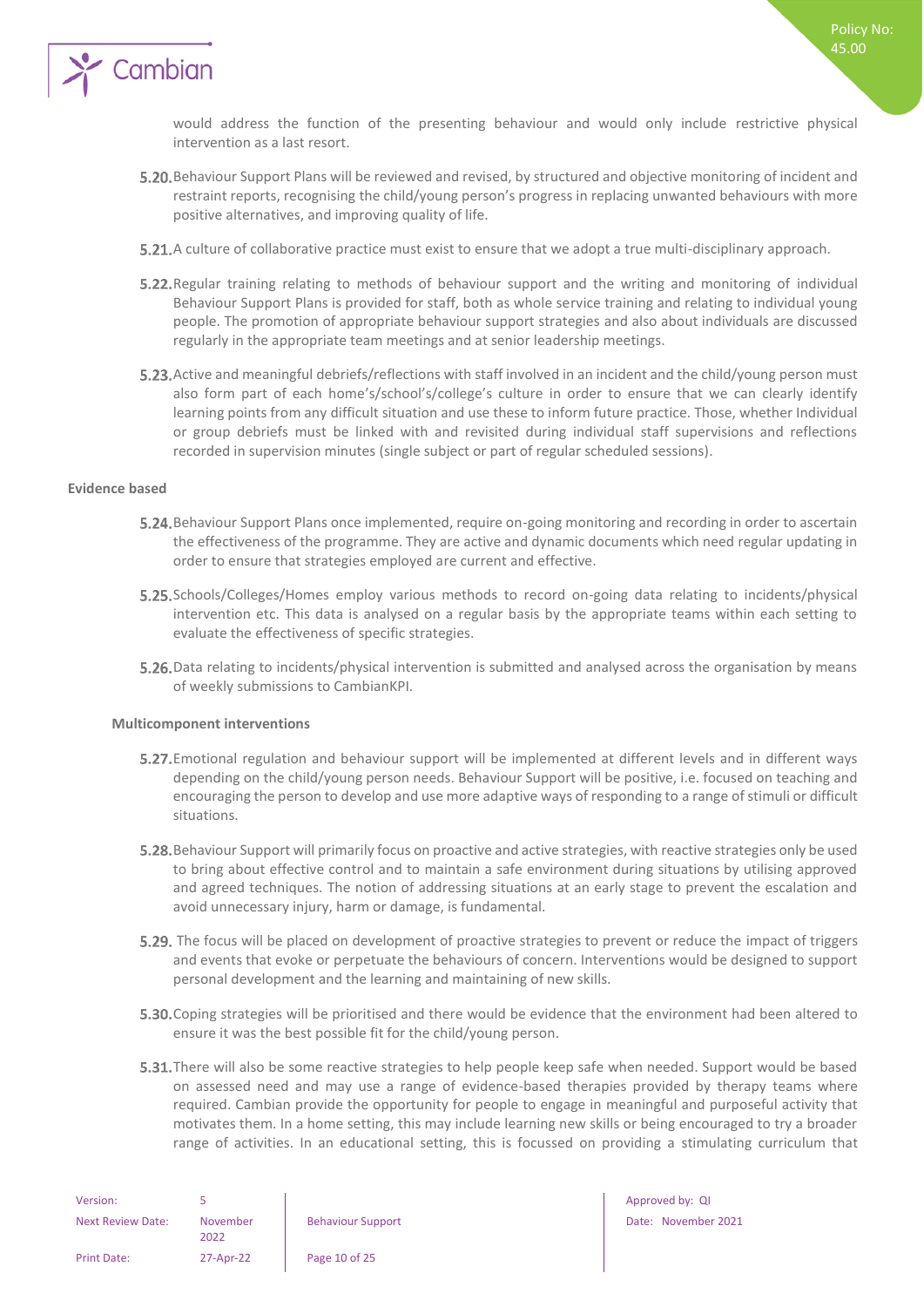

captures the individual's imagination and takes account of the ways in which the individual learns best and is appropriately differentiated in order to enable engagement in learning.

### <span id="page-10-0"></span>**6. Procedure**

#### **Risk Assessment and Management process – Education**

- Please read this section in conjunction with the 45.01 **Risk Assessment and Management process map for Education,** which provides an overview of the risk assessment and management process from the point of referral assessment to the point of transition onto the next phase of children's/young people's life within or outside Cambian.
- 6.2. As a part of this process, each site will have the following set of documents for each child/young person, which will identify key information in relation to the effective support of behaviour and management of known risks from pre-admission and throughout their placement.
	- Referral Assessment Placement (RAP)
	- Impact Assessment (IA)
	- Individual Risk Assessment (IRA) IRA must be reviewed (as a minimum) every three months or as appropriate based on observed behaviour that either improves or deteriorates. If at any time a behaviour or risk of behaviour puts the individual into the 'High Priority Group' (HPG) then the reviews will be more frequent and according to need as required. Any behaviour resulting in a high level intervention will automatically be followed by a review of the Individual Risk Assessment document.
	- Behaviour Support Plan (BSP)
	- Placement Plan (Care Plan) Children/Adults
	- Risk Reduction Plan (RRP)
	- Placement Support Plan (PSP) this is one aspect of a continuum of support to those at risk of their placement breaking down. It is used where the behaviour of young people is such that on-going concerns with regards to the safety of others and/or staff are raised or the ability of the service to meet the young person's needs is in question.
	- Weekly Risk assessment (WRA) is based on Individual needs, presentation and type of service provided. Modification of the risk criteria might be required depending on the profile of the service.
	- Weekly Risk Assessment spreadsheet template
- 6.3. Managers must ensure that every individual has all the appropriate and relevant documents completed at the appropriate stages in a young person's placement, informed by the relevant information including EHCP, LA Placement Plans and Health Plans. Those documents must be:
	- Developed (where appropriate involving Individual and their family) and implemented during the assessment period,
	- Subject to the agreed systems for monitoring of behaviour concerns,
	- Subject to data processing and analysis to review trends Individual Risk Assessment.

#### <span id="page-10-1"></span>**Individual Risk Assessment (IRA)**

- 6.4. In the context of supporting behaviour, an Individual Risk Assessment will be used to identify what level of risk the individual may present on site and in the community. A Behaviour Support Plan will identify the relevant type(s) of proactive, active and reactive interventions or support that will be needed in different situations in order to ensure that an individual's behaviour will not threaten safety (theirs or others).
- 6.5. It is crucial that any potential need to employ restrictive physical intervention is acknowledged in the Behaviour Support Plan, so that an appropriate intervention can be properly planned. If an Individual's behaviour indicates that there is a strong likelihood that it will become necessary to use some form of

| Version:                 |                  |                          |
|--------------------------|------------------|--------------------------|
| <b>Next Review Date:</b> | November<br>2022 | <b>Behaviour Support</b> |
| Print Date:              | 27-Apr-22        | Page 11 of 25            |

Approved by: QI Date: November 2021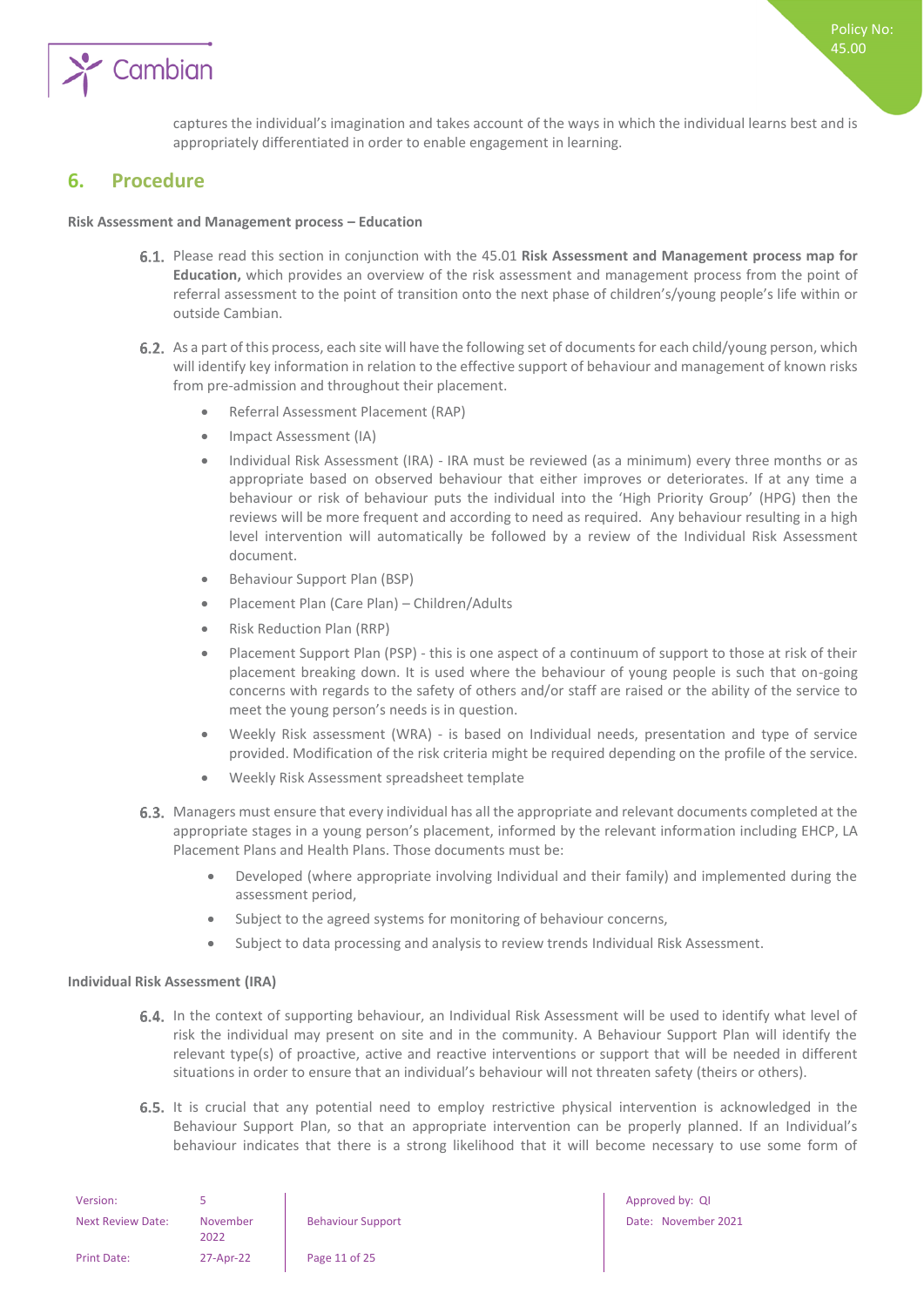

restrictive physical intervention, then the Behaviour Support Plan and an Individual Risk Assessment needs to reflect this.

- 6.6. The Individual Risk Assessment will also be used as a process to identify what actions will need to be taken to allow/enable an individual access to activities. In some circumstances it may be necessary to delay or avoid a particular activity because the current level of risk posed to the individual or others. However, staff will need to be mindful of the potential for discrimination against an individual if their access to an activity is being restricted unnecessarily.
- 6.7. In drawing up plans for the use of restrictive physical intervention, close liaison will be maintained between the multi-disciplinary teams involved with the individual in our care. Formal methods of sharing successful approaches and interventions should be adopted in order to ensure consistency and to maximise effectiveness.

#### <span id="page-11-0"></span>**Behaviour Support Plan (BSP)**

- 6.8. Behaviour Support Plans should identify the particular setting conditions both within and outside the immediate environment that increase the likelihood of behaviour of concern occurring. These might include factors that increase the individual's general level of anxiety or stress and so affect their tolerance and ability to cope with the demands being made on them. The BSP should include details of observable signs in the individual's behaviour or demeanour that suggest increased levels of stress, agitation or anxiety as well as key triggers that are known to provoke behaviour of concern under certain setting conditions.
- Each Behaviour Support Plan should include clear criteria for when a particular intervention will be considered to be appropriate for that individual. Steps should be taken to ensure that all staff who may have to use these techniques are clear about what exactly is permissible, and under what circumstances. Clear distinctions should be made between the options that have been identified as appropriate, and their use under different circumstances.
- 6.10. Behaviour Support Plans will include details of the wider range of proactive strategies to be employed in an attempt to avoid the need for restrictive physical intervention. This will include longer-term planning to address the root causes (function) behind the behaviour, as well as de-escalation and diversion techniques to be employed when behaviour begins to deteriorate beyond normal expectations.
- 6.11. Responses to behaviour of concern should take into account the individuality of the person in our care. In identifying appropriate interventions for that individual, a comprehensive assessment of their needs should be carried out, using a multi-disciplinary approach. Where the child/young person experienced trauma, approaches to behaviour support strategies must be trauma informed, so the appropriate and effective staff responses can be given.
- 6.12. When planning the use of restrictive physical intervention, it is important to ensure that the particular intervention is not contra-indicated because of personal characteristics or health/medical factors (i.e. asthma, increasing risks of positional asphyxiation, Sickle cell anaemia) in cases of potential physical harm as a result of physical intervention, it may be necessary to seek medical advice before the use of certain support techniques.
- 6.13. There will be times when staff will need to intervene physically to keep children and young people safe or to keep themselves and/or others safe. However, just because restraint is permissible, it does not mean that it is the best and/or only way to manage a concern or situation. Staff should always consider the balance of risk associated with carrying out any intervention, i.e. action taken will be to prevent a greater harm from occurring, this is assessing the balance between the risks of carrying out the intervention against the risk of not carrying out that intervention.
- 6.14. As well as physical harm, it is important to understand an additional risk associated with potential psychological harm as the result of the use of restrictive physical intervention. This needs to be tended to with

| Version:           |                  |                          | Approved by: QI |
|--------------------|------------------|--------------------------|-----------------|
| Next Review Date:  | November<br>2022 | <b>Behaviour Support</b> | Date: Novembe   |
| <b>Print Date:</b> | 27-Apr-22        | Page 12 of 25            |                 |

Behaviour Support **Date: November 2021**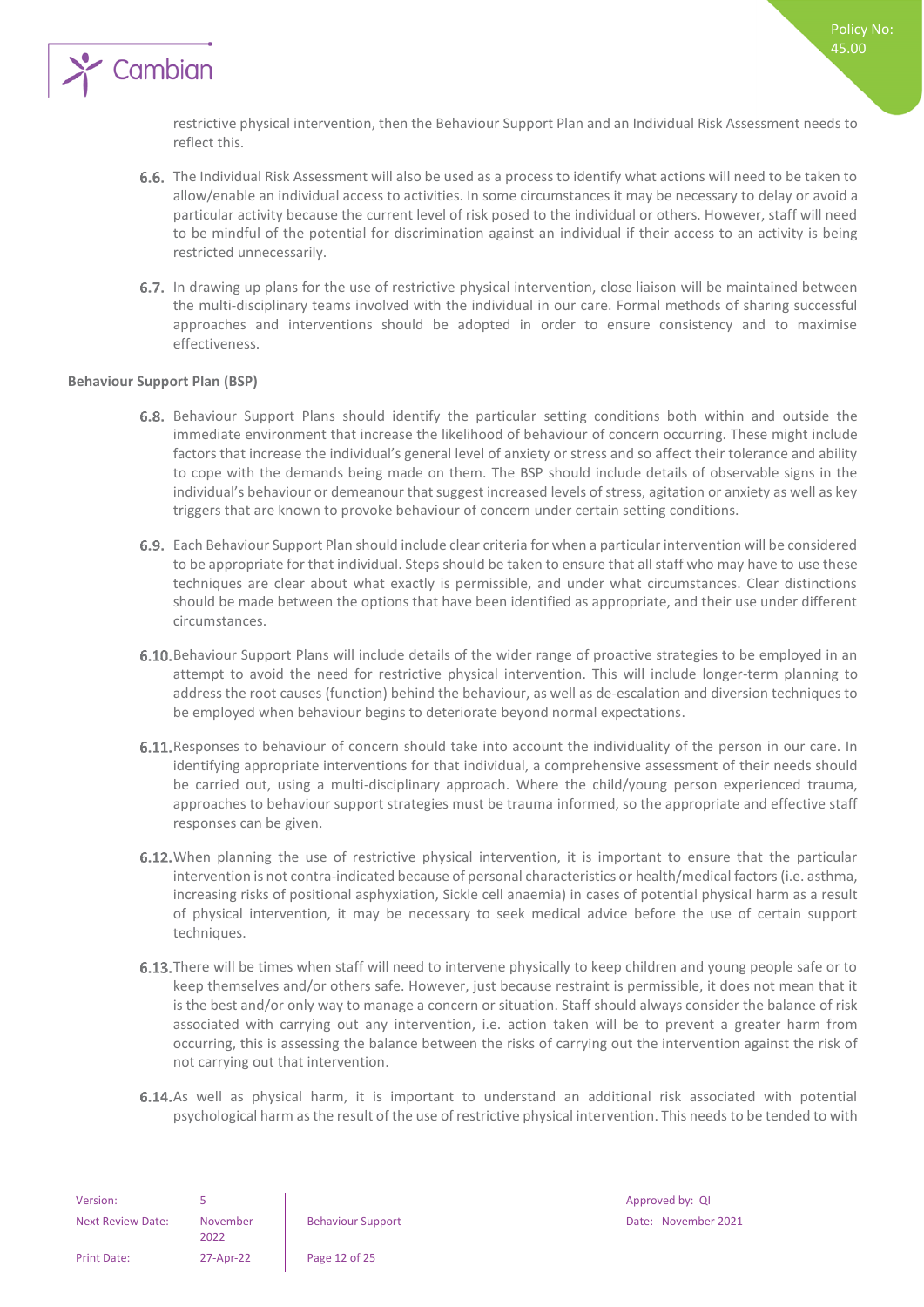

the same attention as any physical harm. This means ensuring effective debriefs for those involved and reattuning of relationships.

6.15. Physical interventions should only be used in conjunction with other strategies designed to help the individual learn alternative non-challenging behaviours. As well as identifying responses to behaviour of concern, any individual plans should include details of environment changes, teaching opportunities and the provision of particular resources or activities that will enable the individual to learn to meet their own needs through more appropriate behaviour.

#### <span id="page-12-0"></span>**The role of staff**

- 6.16. Staff have a responsibility to ensure that incidents involving behaviour of concern are accurately reported immediately, discussed, recorded and actions taken to reduce the risk of an incident occurring again and to make reparation to any harm done.. The written/electronic record should be completed within an hour, but no later than 24 hours after the incident. It would be expected that any incident is recorded before a member of staff leaves site at the end of their working day.
- **6.17.** The team/person named as responsible for coordination of the school/home behaviour support has a responsibility for ensuring that each Incident sheet or electronic record is analysed and that the young person and staff involved have been offered a debrief. They must also ensure that every staff member debrief was further discussed by their line manager in the next available staff supervision session including reflection/feedback on how the incident was managed.
- 6.18. Any changes proposed to current Behaviour Support Plan(s) and Individual Risk Assessment(s) must be shared with all staff to ensure revised strategies are applies consistently and without a delay.
- 6.19. The Head of Service/Registered Manager has a responsibility to ensure all actions identified by the team/person named as responsible for coordination of the school/home behaviour support have been carried out in a timely manner.

#### <span id="page-12-1"></span>**The Role of children and young people**

- 6.20. Where possible all children/young people are encouraged and expected to take responsibility for their own behaviour and will be made fully aware of this Behaviour Support policy and their Behaviour Support Plan.
- 6.21. Where possible all children/young people are supported to understand what happened and how they can modify their responses in difficult situations.

#### <span id="page-12-2"></span>**Individual's Debrief /Reflections**

- 6.22. Following an incident involving behaviour of concern, the child/young person should be given the opportunity to talk through and reflect on the circumstances in which the child/young person found themselves. The purpose of this debrief is to explore with the child/young person the responsibility for what has happened and to identify alternative strategies for the child/young person to avoid similar situations occurring in future. Where a child/young person is unable to use words to reflect on the incident, other forms of debrief should be explored. This could involve the use of social stories (see 45.11 a-f for debrief guidance).
- 6.23. It is necessary to exercise judgement in the timing of this meeting  $-$  balancing the need to allow sufficient time for the child/young person to calm down fully without allowing too much time to pass so that the meeting loses its immediacy and impact. It is also important to think about who should conduct this meeting. Ideally it should not be the person directly involved in the incident. It would be preferable if the meeting could be conducted by a person who has a good relationship with the child/young person and who is seen as credible, fair and authoritative. **NB: If the child chooses to have a debrief/reflective session with someone who was involved in the incident, an additional wellbeing check should be carried out before and after the session by somebody who was not involved in the incident.**
- 6.24. The purpose of the meeting is to promote change and to help the child/young person to develop improved self-regulation or more effective strategies to manage stimuli. It is essential that staff understand the

Approved by: QI

Date: November 2021

| Version:                 |                  |                          |
|--------------------------|------------------|--------------------------|
| <b>Next Review Date:</b> | November<br>วกวว | <b>Behaviour Support</b> |
| <b>Print Date:</b>       | 27-Apr-22        | Page 13 of 25            |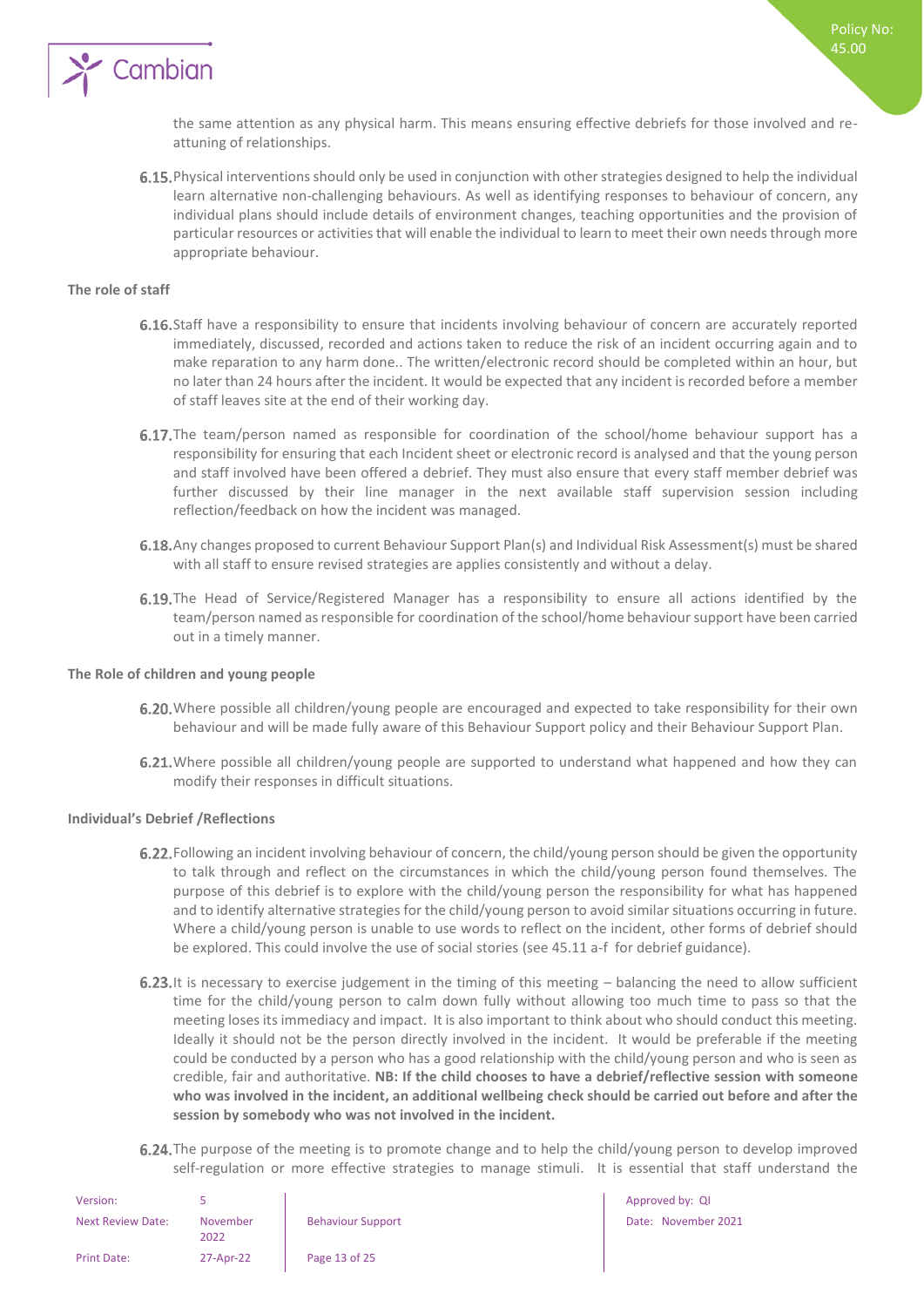

potential impact of toxic shame on a child/young person's ability to reflect on an incident and It is important that it is conducted in a calm and supportive way which the child/young person experiences as helpful and positive.

- 6.25. If it is necessary to impose any sanctions on the child/young person or there are any other negative outcomes (from the child/young person's perspective) they should be informed of these things after and separate from the debriefing meeting. Any sanctions or consequences should be in line with policy and be recorded in a timely manner.
- 6.26. In some cases a member of the therapy team might need to be involved and support depending on capacity. They may be able to help with the selection of questions, or with specific arrangements around the communication with the child/young person.
- 6.27. Sites may use different specifically designed debrief documents which will be carefully selected for each child/young person. Examples of Facilitated Decision Making (FDM) and Evaluation Support Procedure level 1-4 are in **45.11 a-f – Individual Debrief resources.**

#### <span id="page-13-0"></span>**Structure, boundaries and school/home rules**

- 6.28. All locations will ensure that all Individuals are cared for and/or educated in an environment which provides positive and appropriate structure, boundaries and rules. These help to provide the framework for developing a moral foundation where skills of self-control and self-discipline are developed and children and young people are able to take responsibility for their actions.
- 6.29. All locations will provide clear information on any rules that apply in that setting and where appropriate individuals will sign agreements or contracts that they understand them and what any consequences would be for breaking those rules. Where individuals are age of 16 or above and do not have capacity to agree to such rules **13.00 Mental Capacity and Consent** policy will apply and any decisions will be made with the individual's best interest.

#### <span id="page-13-1"></span>**Ongoing support, praise and encouragement**

- 6.30. Helping the child/young person learn about, and where appropriate replace maladaptive strategies for coping with or communicating needs, wants and feelings with a more socially appropriate pattern is a key objective of effective behaviour support, but it may not work for everyone immediately. Rewards motivate and help children and young people to see that good behaviour is important and also valued. At Cambian we seek to reward all children and young people for their efforts, commitment, good behaviour, achievements and hard work in a variety of ways.
- 6.31. Praise and encouragement develops children and young people's confidence and self-esteem and can be used as a motivator to encourage positive behaviour. For those who require further encouragement, the promise of rewarding experiences as a consequence of appropriate behaviour provides an added motivator. Therefore where appropriate, token and reward systems can be extremely effective motivators in the development of positive behaviour.
- 6.32. Where the child/young person has experienced trauma, education about trauma reactions will be provided and a hope for full recovery given. This may be led by the member of the senior management team or therapy team member – depending on the type of provision offered.
- 6.33. Conveying information about common reactions to trauma can often be helpful, not only to the child/young person, but also to the people around them, including staff, parents, teachers, non-teaching staff and community member involved in child's/young person's life. Knowing what to expect and what reactions are

Behaviour Support **Date: November 2021**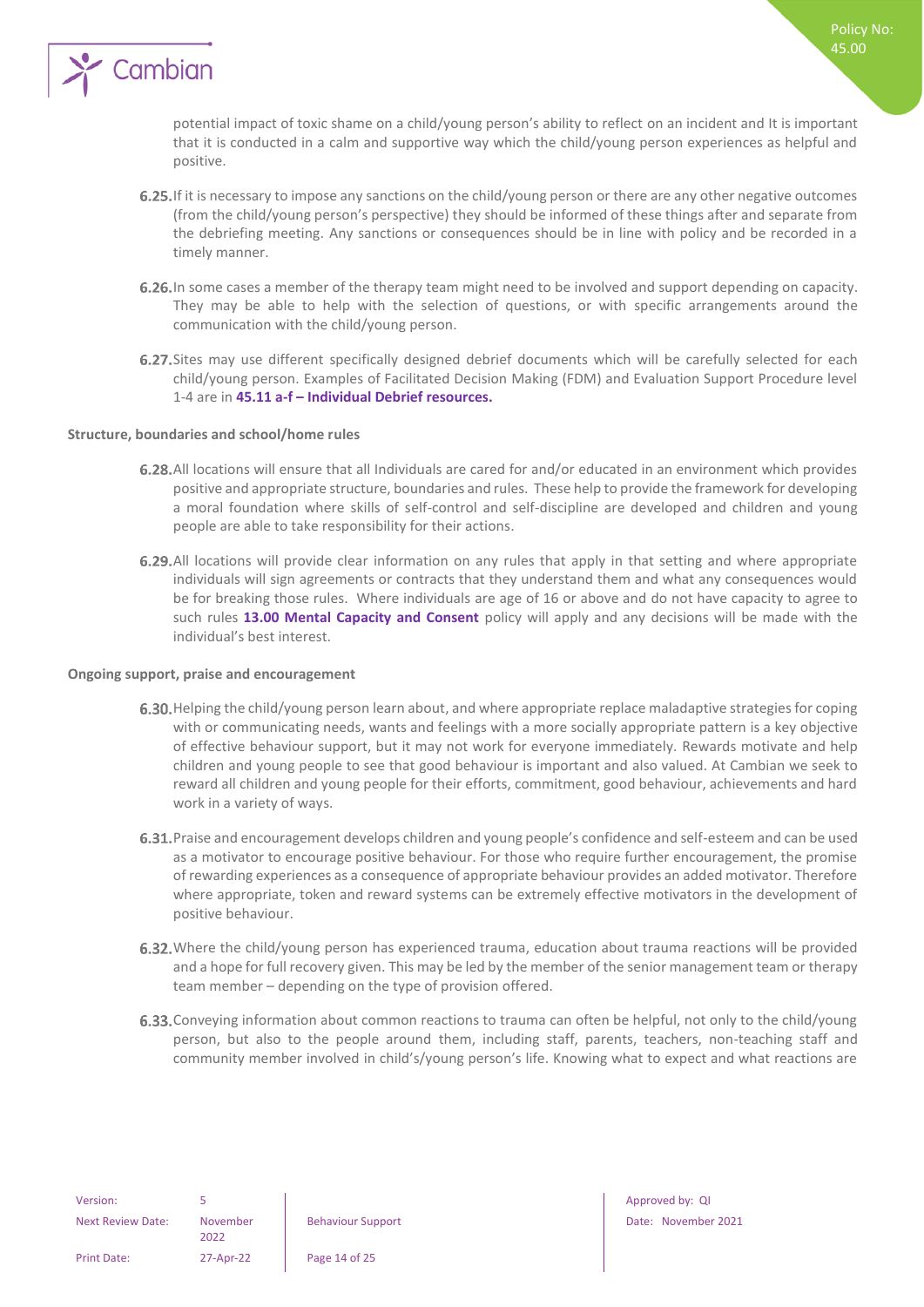

most common can relieve adults' worries that the child/young person will not recover or will be damaged forever.

#### <span id="page-14-0"></span>**Consequences**

- 6.34. It is essential that those supporting young people in the aftermath of an incident understand the function of the undesirable behaviour for the young person when considering how to proceed. If staff understand the function, this will help to guide the opportunities for learning (consequence). Many of the neuro-diverse children/young people in our services experience a high degree of anxiety and this presents in different ways, many of them are socially unacceptable. This is likely a result of them not having the capacity, or communication skills to be able to express these feelings in other ways. They rely on the attunement of staff supporting them to make sense of these feelings and support their emotional regulation. Where this support fails, and behaviour is the only form of communication accessible, the underlying, unexpressed emotions are at risk of being compounded by fear and shame, both emotional states which do not provide an emotional safe space where learning can occur. **REMEMBER Shame doesn't motivate prosocial behaviours; it fuels social withdrawal and low [self-esteem](https://www.psychologytoday.com/us/basics/self-esteem)**.
- 6.35. Children and young people rarely respond positively to being addressed by an adult raising their voice and will either become extremely distressed or over-stimulated, exacerbating any inappropriate behaviour (shame response). Other children and young people observing such behaviour may also become distressed or

2022

Print Date: 27-Apr-22 Page 15 of 25

Version: 5 Approved by: QI Behaviour Support Date: November 2021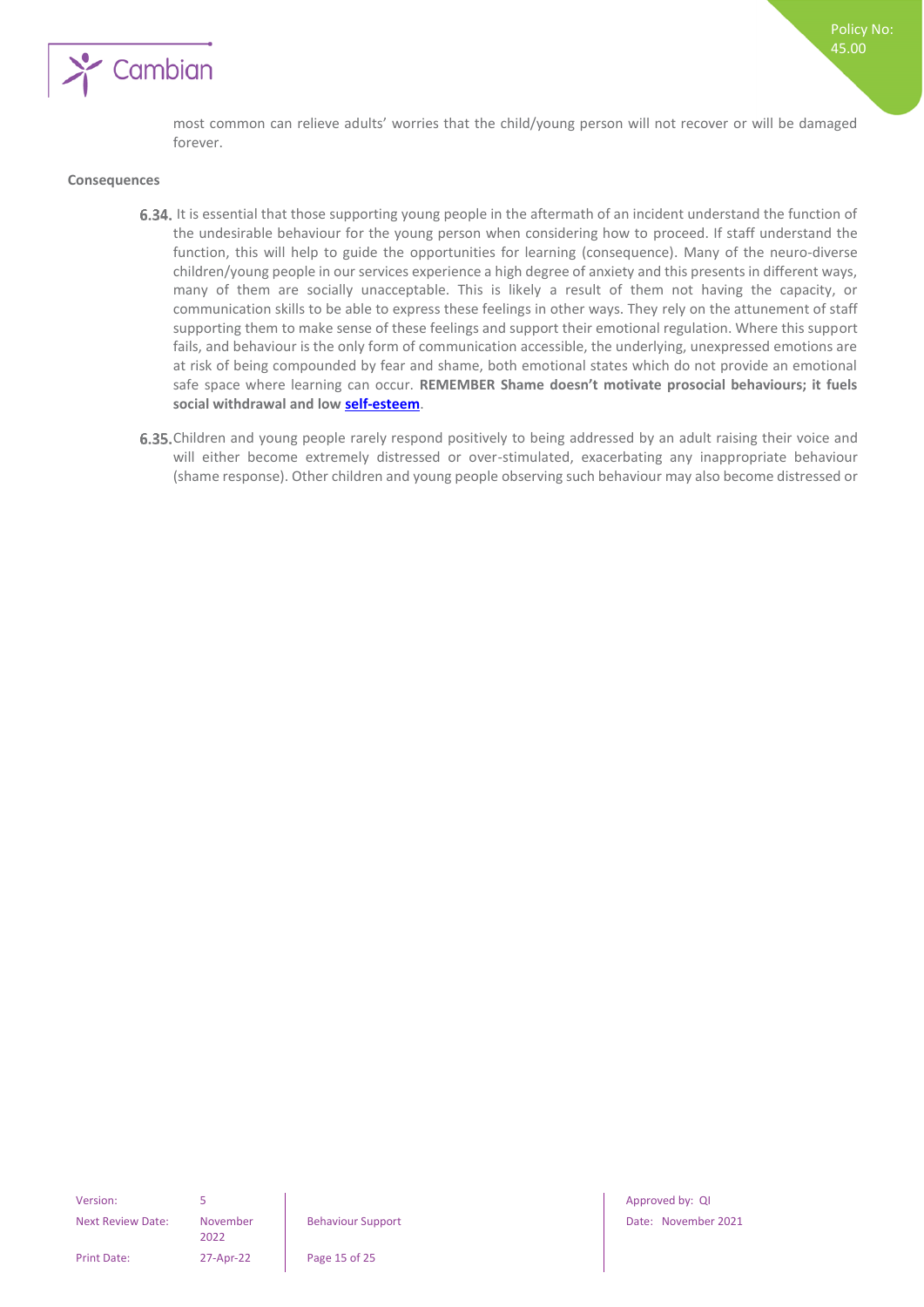



over-stimulated, causing incidents to escalate. Therefore, where supportive correction is felt to be necessary and effective, it should be delivered calmly and quietly, avoiding unnecessary distress/stimulation.

- 6.36. As well as rewarding positive behaviour, there is a need for consequences to support and facilitate learning more prosocial behaviour. The use of consequences should be characterised by certain features, such as:
	- It must be clear why the consequence is being applied,
	- It must be made clear what changes in behaviour are required to prevent similar situation,
	- There should be a clear distinction between minor and major incidents,
	- The focus should be on the behaviour, not the child/young person.
	- If a child is disruptive in class, the teacher verbally reprimands him or her.
	- If a child misbehaves repeatedly, we may remove the child for the remainder of the lesson and isolate the child from the rest of the class until they calm down, and are in a position to work sensibly again with others.
	- Where a pupil brings in dangerous, illegal items or any items specified with the DfE 2014 Behaviour and Discipline in Schools guidance, items will be confiscated and additional searches of property will be made.
	- Serious incidents of behaviour and the child must report straight to the Headteacher, or in her absence, the Deputy Head. This may also include an internal exclusion or permanent exclusion. Exclusion (please refer to the Exclusion Policy):
	- Threatened or committed violence against other pupil/s or staff
	- Sold illegal drugs
	- Smoked in the vicinity of the school against the no smoking policy of the school
	- Stole from the school or a fellow pupil
	- Displayed persistent and malicious disruptive behaviour, including open defiance of authority
	- Engaged in sustained bullying of other pupils Behaviour Levels and Further suggested strategies

#### **Level 1 Behaviours**:

• Swearing; teasing; shouting; initial refusal to complete request. 'Containable issues' where staff feel independent action by them is appropriate (I.e. no involvement of other staff necessary) and they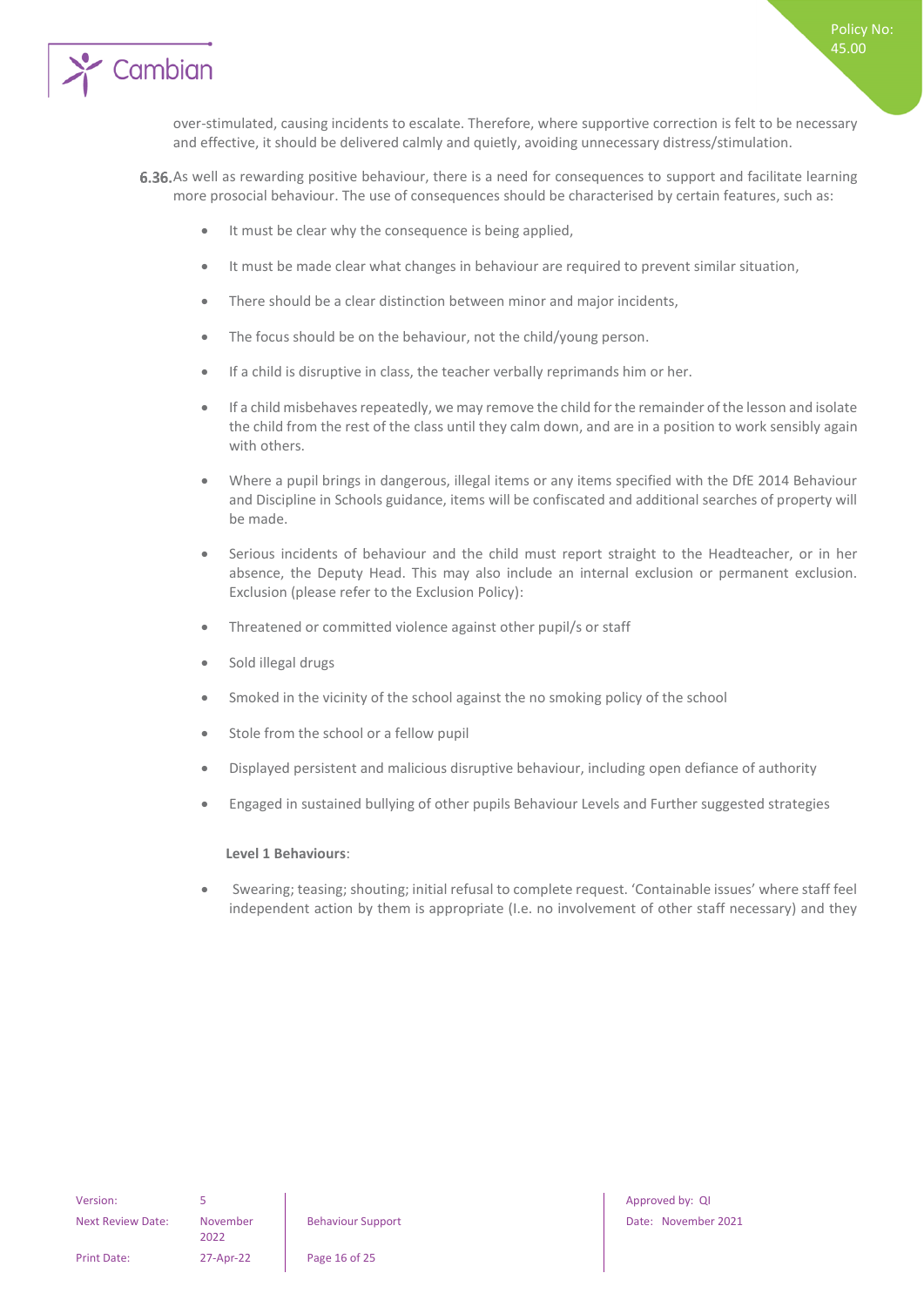

feel confident to take the necessary action. At this level staff should always aim for positive solution. Behaviour at this level would be reflected in the reward systems.

Suggested Consequences:

- Verbal disapproval
- Points not earned
- Move seats within class
- Task completion
- Written apology

Suggested Strategies to support children modify their behaviour:

When it does not significantly affect classroom rights, it is best to ignore petty, attention-seeking behaviour.

• If a right to teach, learn or be safe is being significantly infringed, remind the child of the classroom rule e.g. "Jim, you know our rule for..... Please use it."

• Direct the child to appropriate behaviour.

• If a child is ever disruptive during the on-task phase of the lesson, it may be appropriate to direct him/her aside and ask what he or she is doing.

• Remain calm, in general speak quietly and use appropriate assertion. Arguing and anger do not convince.

- Focus clearly on the behaviour which is affecting due rights and the relevant rule or right infringed.
- Expect children to comply.

• Avoid asking "Why?" questions. (Save these for discussion away from the group). Use "What?" questions instead. Ask 'What happened?' 'I am curious to know…'.

• avoid attending to the argumentative or procrastinating secondary behaviour (pouting, arms folded and turning away, etc.)

#### **Level 2 Behaviours**:

Support now appropriate - when staff feel that the behaviour warrants a more 'official' or 'formal' intervention from another member of staff. This does not mean that the behavioural issue / consequence is now simply passed on to another person to deal with, but that another person becomes involved to support the carrying out of the consequence. Examples are throwing objects, some threats

Next Review Date: November

2022

Print Date: 27-Apr-22 Page 17 of 25

Version: 5 5 Approved by: QI Approved by: QI Approved by: QI Approved by: QI Approved by: QI Behaviour Support Date: November 2021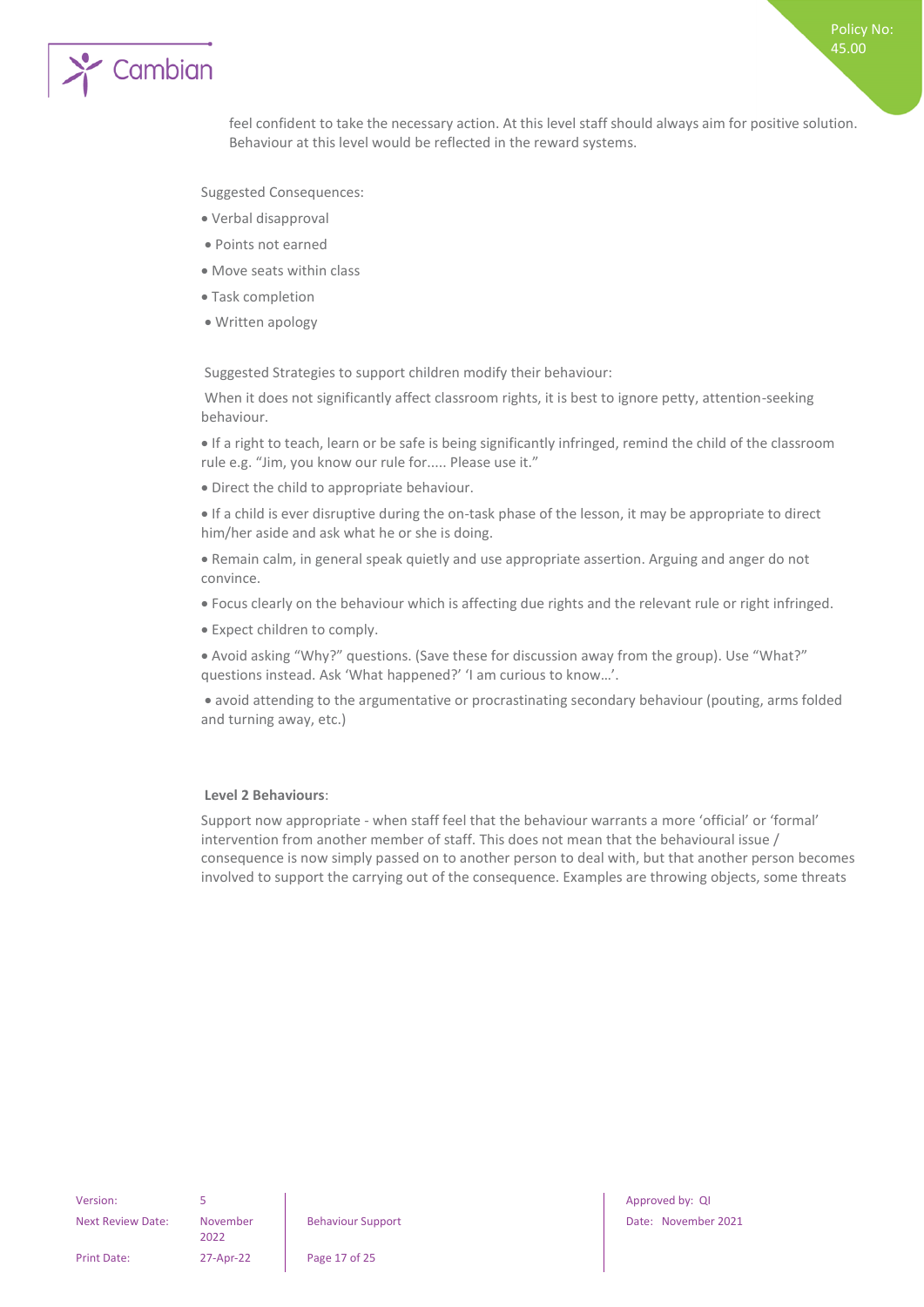of violence, refusal to complete tasks. If there is a positive solution there is no need to complete incident report sheet. Suggested Consequences / Strategies: Involvement of chosen member of staff

- Setting targets with an appropriate reward for achieving goal
- Child made aware that record of incident will be kept

• Child made aware that the team manager and class tutor will be informed and that parents may be informed

- Making amends
- Contact with parents (always liaise with house base staff and record home contact)

• Task completion SUGGESTED LANGUAGE When you have done …… you will have / be able to…………" Not "If you do ………., you will have / be able to"

#### **Reflective Exercise**:

- Therapeutic crisis intervention child debrief which is part of the incident report
- The child is encouraged / required to reflect on his behaviour.

• The aim of a 'reflection' is to diminish the possibility of a recurrence of the behaviour and support the child in aiming for a positive outcome, for example learning a new coping strategy that is pro-social.

• This will involve 1:1 time with the staff member where the behaviour occurred, together with additional staff if appropriate at the time

• The discussion should take place as soon as reasonable after the inappropriate/anti-social behaviour occurs

• The discussion would be better taking place in the child's own time (i.e. break or lunchtime) rather than in front of the 'audience' of the class group – although realistically this might not always be possible, there should be good reasons why the discussion took place in the lesson rather than 'a quick word' during lunch break etc

• The discussion should only take place if there is the realistic possibility of 'private' time for both child and staff member – allowing time and 'space' for discussion of what might have triggered the behaviour.

• Time taken to discuss and reflect on the behaviour should aim for a positive outcome (e.g. alternative strategies for dealing with the situation that triggered behaviour, discussion of particular anxieties that triggered the behaviour, possible difficulties with work and/or resources, possible difficulties with other children in the group)

• A debrief or meeting sheet should be kept with a copy of the incident report.

• It is imperative that 'visual conversation' techniques are used to assist the child to process the information if this is required to support understanding.

• A plan is put in place with the young person as the result of this exercise. Some behaviours are level 3 or 4 regardless of circumstances as these behaviours represent a threat to the safety of others.

#### **Level 3 Behaviours**

- Deliberate disruption which may include absconding
- Physical attack
- Serious damage to property
- Racism
- Smoking on the school site

• Child has not responded to consequences from Levels 1 and 2 and persistent inappropriate/anti-social behaviours are now present. Suggested Consequences: Level 3 behaviours must be supported by

| Version:                 | Б                |
|--------------------------|------------------|
| <b>Next Review Date:</b> | November<br>2022 |
| Print Date:              | 27-Apr-22        |

Approved by: QI Behaviour Support Date: November 2021 Policy No: 45.00

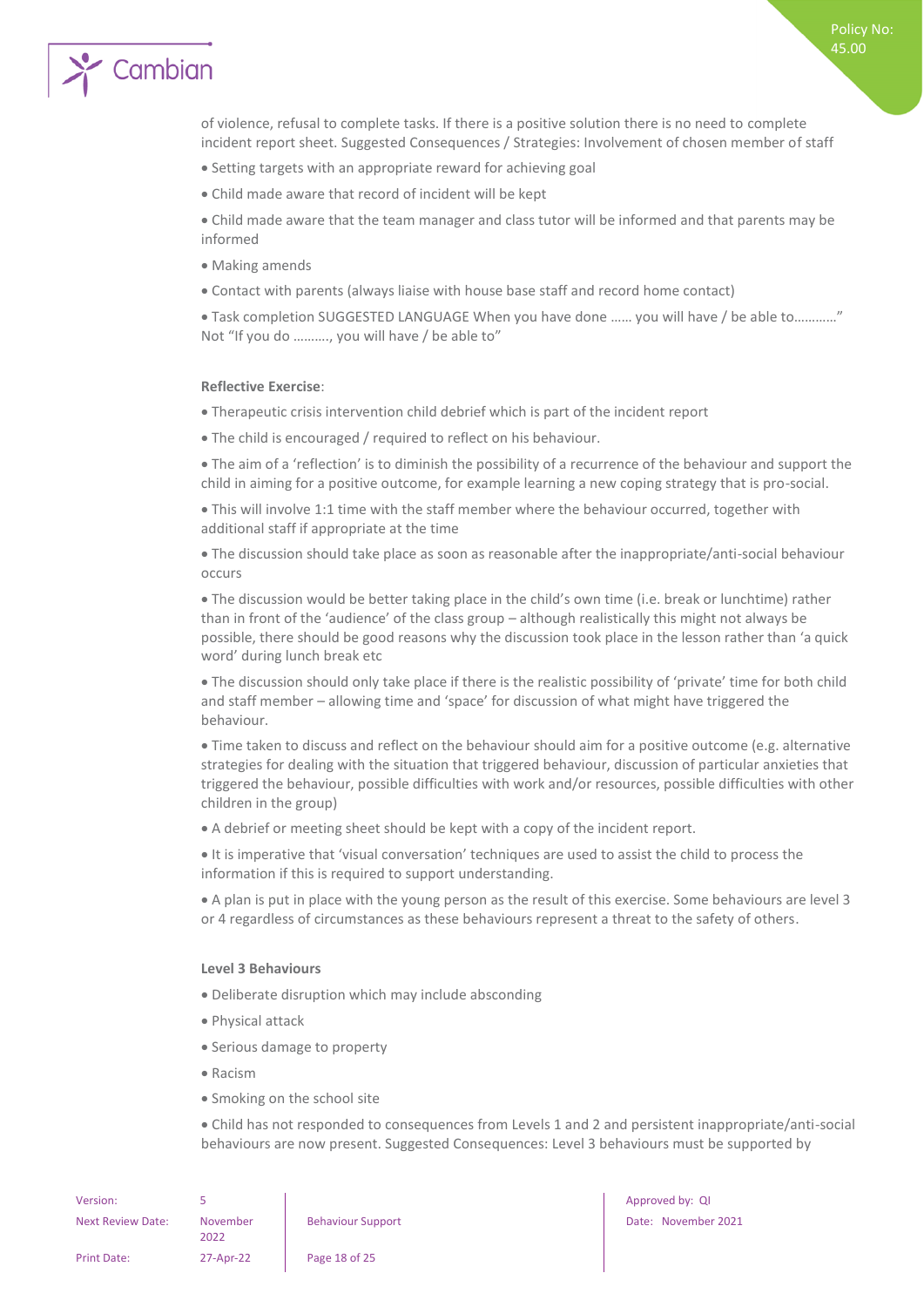Policy No: 45.00

# Cambian

incident report. All staff are responsible for contacting house staff & education staff about the incident and keeping them informed

- Strategy meeting of all relevant staff may occur with action plan
- Child put on Monitoring Report
- Restricted activities
- Loss of privileges
- Formal involvement of SMT
- Confined to a safe place
- Contact with parents and meeting if appropriate
- Internal exclusion

#### **Level 4 Behaviours**

- Serious incident that will lead to outside agency involvement
- Head now involved due to consistently serious anti-social/inappropriate behaviour from child
- Behaviours that are not manageable in a school environment.
- Serious physical attack on child or staff

• Under the influence of illegal substances Suggested Consequences: Level 4 behaviours must be supported by incident report. The key worker of the child must be kept informed and involved. A Focus meeting must take place involving all relevant staff

- Referred for formal meeting with Head or SMT
- Behaviour contract, if considered to be appropriate and likely to be effective
- On report to Head or SMT– daily basis (a.m. / p.m.)
- Meeting with parent, child / LA and Head if appropriate
- Risk of fixed term exclusion made clear to child / parent / LA
- Potential for permanent exclusion made clear to child/ parent/ LA
- Police involvement

All Behaviour incidents are recorded on the Behaviour Watch MIS.

#### <span id="page-18-0"></span>**Working together**

- 6.37. All services will ensure that there is an ongoing dialog (where appropriate and advisable) with families, carers and other professionals involved.
- 6.38. All services must liaise closely with those responsible for the child's/young person's care to effectively support children and young people across a range of contexts. The services will share observations and feedback but also seek support in the development of practice which is of benefit to the child/young person life.
- 6.39. Other agencies and professionals will be engaged when considered necessary and in the best interests of the child/young person by both their parents/carers/LA and the service.

#### <span id="page-18-1"></span>**Physical Intervention**

6.40. This section should be read in conjunction with 46. Physical Intervention (PI) policy and procedure.

| Version:                 |                  |      |
|--------------------------|------------------|------|
| <b>Next Review Date:</b> | November<br>2022 | Beha |
| <b>Print Date:</b>       | 27-Apr-22        | Page |

e 19 of 25

Approved by: QI Behaviour Support Date: November 2021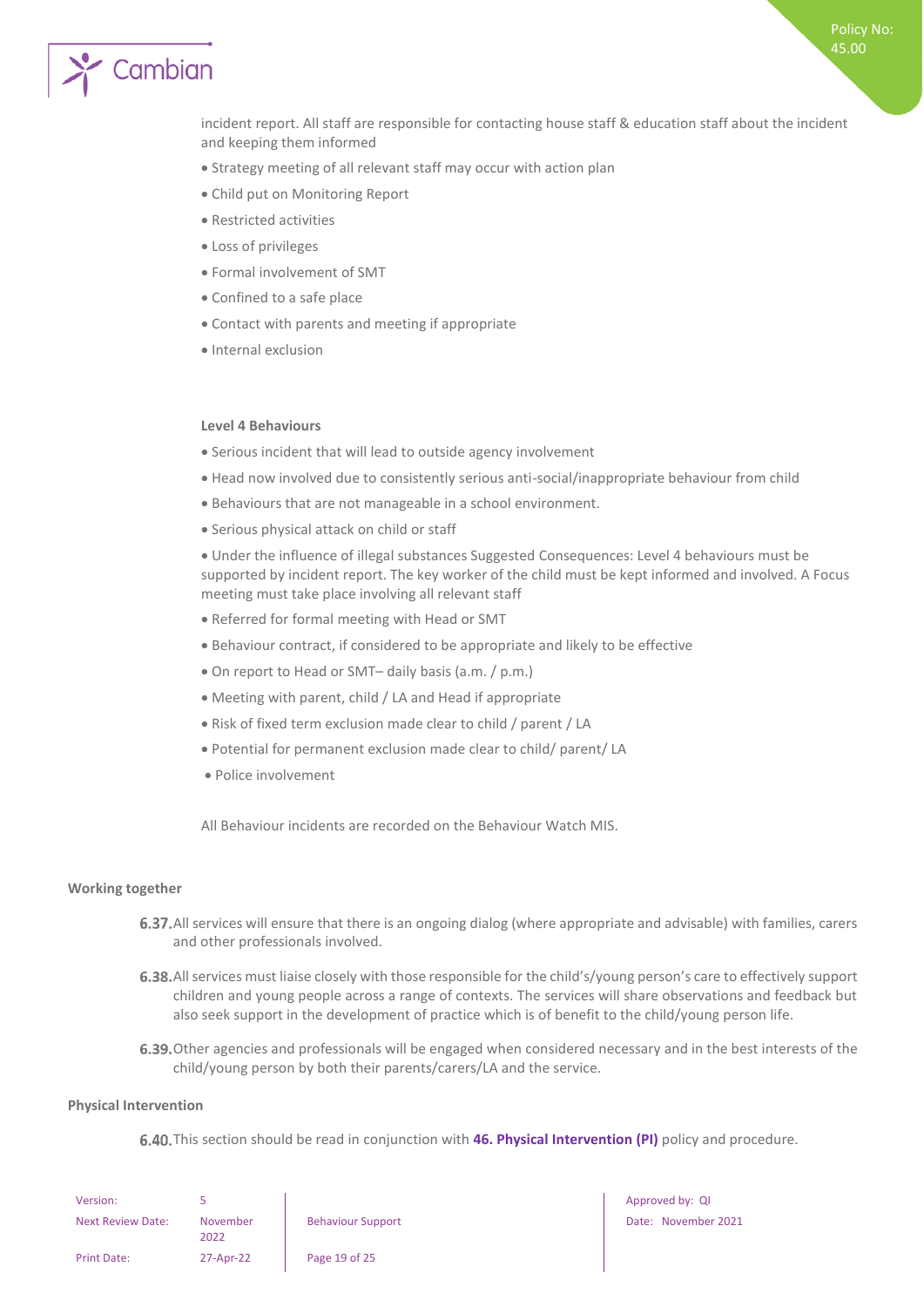

- 6.41. The purpose of physical intervention is to take immediate control of a dangerous situation, in order to end or significantly reduce the risk of harm to the person and others around them. Physical Restraint is a restrictive intervention involving direct physical contact where the intevener's intention is to prevent, restrict, or subdue movement of the body, or part of the body of another person.
- 6.42. Cambian services use either of the following BILD accredited Physical Intervention methods:
	- CPI Management of Actual of Potential Aggression (MAPA),
	- PILLARS,
	- Management of Violence and Aggression (MVA).
	- Team Teach
- 6.43. This policy, procedure, supporting documentation and training are provided for staff to give clear instruction and guidance.

#### <span id="page-19-0"></span>**Supporting staff**

- 6.44. We understand that working with children and young people with complex needs in developing effective behavioural support requires commitment, specific skill and dedication. In order for the support for behaviour to be as effective as it could be, it is necessary for the staff involved to be provided with a learning and reflections opportunities and with the appropriate level of skill and confidence. Cambian is committed to supporting staff by:
	- Providing MAPA, PILLARS, MVA model training and also where required additional learning opportunities in the use of appropriate strategies and interventions,
	- Completion and continuous monitoring of Cambian KPI's including an overview of incidents, deescalation and level of restraints used,
	- Providing support from a member of the Senior Leadership Team to members of staff including managers whenever requested,
	- Providing additional guidance, for example clinical support in development or review of Behaviour Support Plans for children and young people in order to address challenging behaviour,
	- Regular monitoring of incidents,
	- Staff debrief sessions following stressful or serious incidents,
	- Providing regular supervision with line manager which encourages deep reflection,
	- Providing access to Employee Assistance Programme which is free of charge.

#### <span id="page-19-1"></span>**Staff debrief**

- 6.45. We have a duty of care for our staff. Debrief after a serious incident and/or incidents where restrictive intervention was used is a necessary and important step. Debrief can be carried out by any member of staff including Managers, Team Leaders, members of the therapy team. The name of the staff member receiving and also providing debrief is added to the incident sheet, the debrief document is completed on 45.2 – Reflective Debrief and attached to the relevant incident form.
- 6.46. Where restrictive intervention took place, debrief with the member of staff should be carried out within 24 hours. There might be times where a group debrief will need to be offered – this will take place where a group of staff were involved in a difficult incident/situation and it is believed the whole group will benefit from the session. These sessions might be guided by Managers, facilitators or other identified practitioners. Group

Behaviour Support Date: November 2021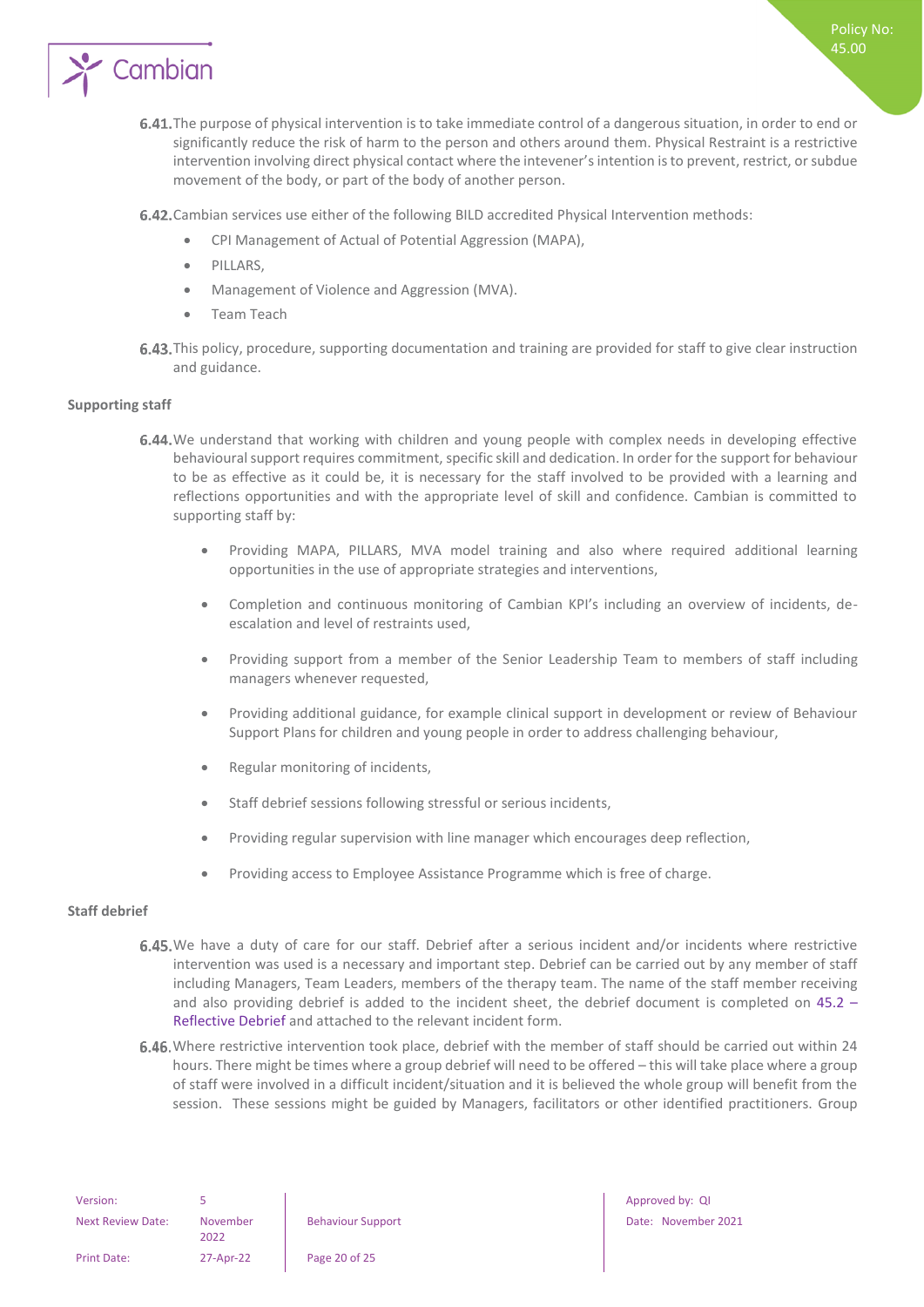

debriefs will be provided to review team members' experience at the time and it is important to remember that the feedback from each session should be use to inform further learning.

#### <span id="page-20-0"></span>**Heads of Care Forum**

- 6.47. Cambian Education has a dedicated Heads of Care forum which meets quarterly. The Forum comprises, but is not restricted to the following members:
	- Regional Education (Care) Leads (Chair)
	- Regional Education Leads open membership
	- Heads of Care/Registered Managers
	- Headteachers/Principals open membership
	- Responsible/Nominated Individuals and Directors open membership
	- COO open membership
	- Other Cambian key members depending on the subject discussed e.g. Learning & Development and HR team – by invitation
	- Guests (Regulators, Advocates, Parents/Siblings, others) by invitation

6.48. The Heads of Care forum members have collectively established the terms of reference:

- Networking opportunity to promote and share good practice,
- to support and encourage the development of the quality and best practice across care provisions,
- to ensure there is collaborative approach to raising standards,
- for Heads of Care to meet to problem solve, share information and offer peer support,
- on request to review, comment and make proposals for change in relation to policy and procedures,
- to provide a platform for understanding and introducing new initiatives: i.e. applying new legislation and to work specifically on an area of future development identified for our sector. all times with current legislation and statutory guidance, and ensure that daily practice and procedures accord with this policy,

Print Date: 27-Apr-22 Page 21 of 25

Version: 5 5 5 Approved by: QI Approved by: QI Approved by: QI Approved by: QI Approved by: QI Approved by: QI Behaviour Support Date: November 2021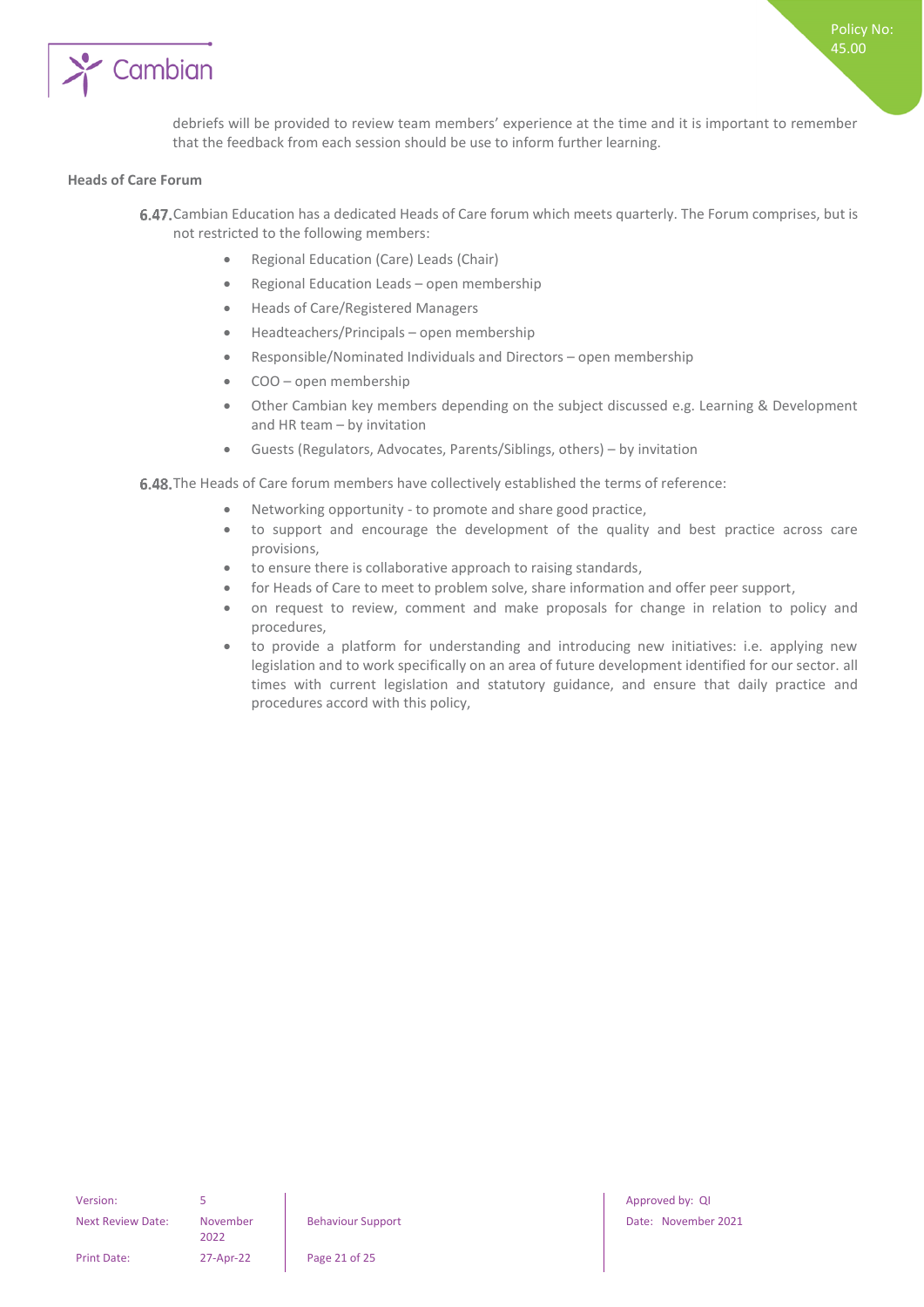

- Ensuring that Cambian Education meets the requirements of the relevant Behaviour Support framework within its standards and training (facilitated by relevant programme lead),
- Ensuring that operational feedback on the effectiveness of behaviour support policies and procedures is sought and promoting the welfare of children and young people are consistent at
- Monitoring and analysing a holistic view of behaviour support issues to ensure that incidents are managed effectively, themes are identified and tracked and appropriate actions are taken within suitable timescales,
- Facilitating a 'lessons learned' process to ensure that from an organisational perspective, learning points from serious incidents, can be identified and action taken which will support the review of this policy,
- Ensuring processes are in place and operating, to routinely review and evaluate behaviour support including practice and performance of all staff working with children and young people,
- Promoting and fostering a culture of continuous improvement across all disciplines,
- Providing an information exchange / setting for discussion to consider the best means to address any issues in relation to safeguarding & child protection, including working together with other agencies.

#### <span id="page-21-0"></span>**Need for consent**

6.50. Please read this section in conjunction with Mental Capacity and Consent and Deprivation of Liberty policy.

6.51. Children's and Young People's care must only be provided with the consent of the relevant person, which may include the person themselves.

#### <span id="page-21-1"></span>**Consent and Mental Health Act**

- 6.52. Where young people are detained under Section 2 and 3 of the Mental Health Act consent may not be required – staff should follow guidance within the MHA Code of Practice.
- 6.53. Implementation of positive behaviour support through supervision, staff meetings and collaborative discussion with members of the clinical team.
- Each location will have an up-to-date training matrix which provides evidence of all staff training including the name of the course, date and time taken and when this training needs to be refreshed.

## <span id="page-21-2"></span>**7. Standard Forms, Relevant Documents, Letters & References**

<span id="page-21-3"></span>**This Policy's supporting documents**

|                                              | 45                |                                                          | Behaviour Support Policy - Education                |                     |
|----------------------------------------------|-------------------|----------------------------------------------------------|-----------------------------------------------------|---------------------|
|                                              | 45.1              | Risk Assessment and Management process map for Education |                                                     |                     |
|                                              | 45.2              |                                                          | Referral Assessment Placement Form                  |                     |
|                                              | 45.3              |                                                          | Impact Assessment                                   |                     |
|                                              | 45.4a             |                                                          | Behaviour Support Plan – for Individual signature   |                     |
|                                              | 45.4b             |                                                          | Behaviour Support Plan – for parent or LA signature |                     |
|                                              | 45.5a             |                                                          | Individual Risk Assessment                          |                     |
|                                              | 45.5 <sub>b</sub> |                                                          | Individual Risk Assessment – example and guidance   |                     |
|                                              | 45.6              |                                                          | Risk descriptors<br>WRA Guideline (ASD profile)     |                     |
|                                              | 45.7a             |                                                          |                                                     |                     |
| Version:                                     | 5                 |                                                          |                                                     | Approved by: QI     |
| November<br><b>Next Review Date:</b><br>2022 |                   |                                                          | <b>Behaviour Support</b>                            | Date: November 2021 |

Print Date: 27-Apr-22 Page 22 of 25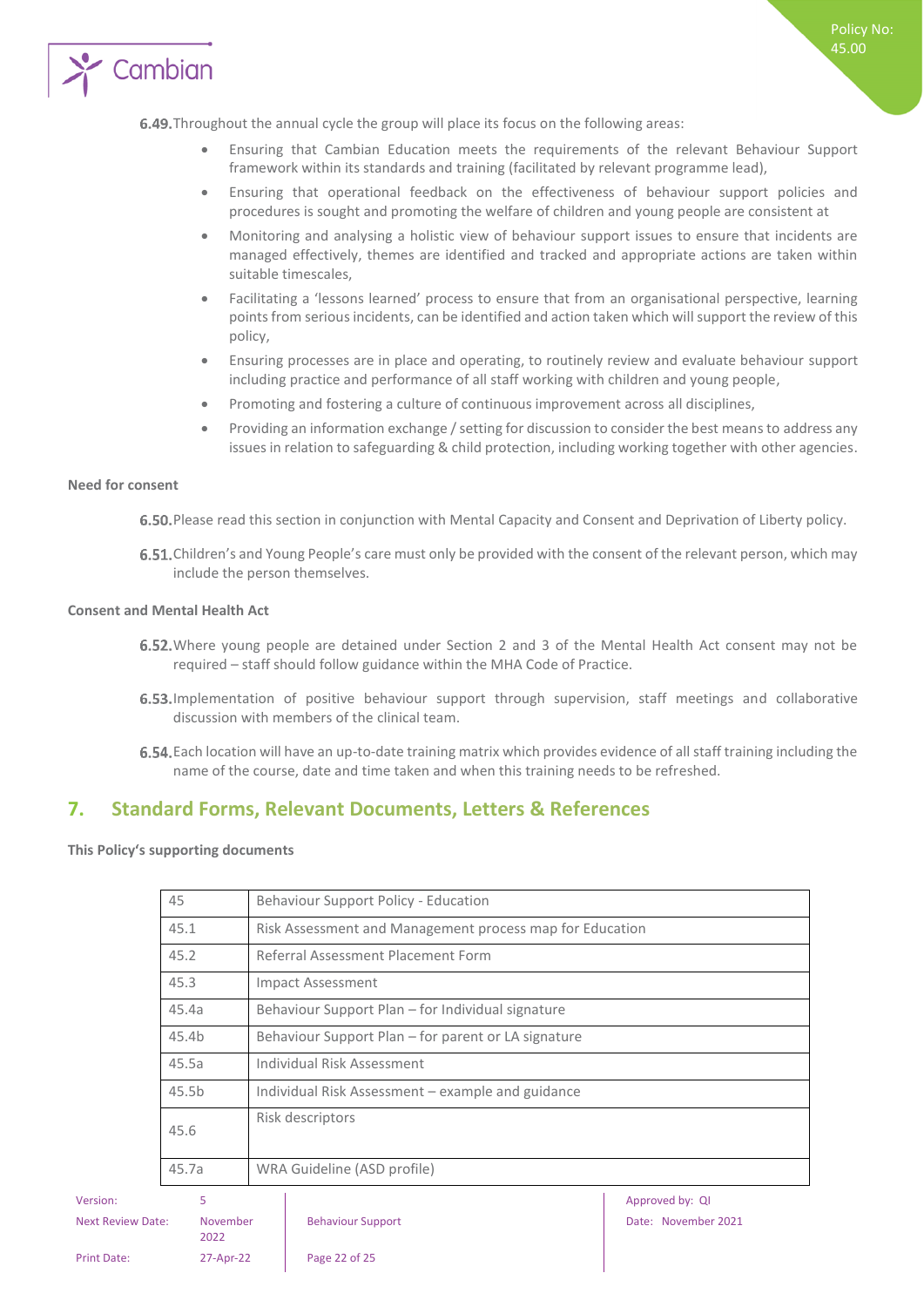

Policy No: 45.00

| 45.7b    | Weekly Risk Assessment (ASD profile)             |
|----------|--------------------------------------------------|
| 45.8a    | WRA Guideline (AS profile)                       |
| 45.8b    | Weekly Risk Assessment (AS profile)              |
| 45.9     | Weekly Risk Assessment spreadsheet template      |
| 45.10    | Incident Form                                    |
| 45.11a-g | Debrief Forms for staff (levels 1-4) 7 documents |
| 45.12    | Placement Support Plan                           |
| 45.13    | Staff Reflective debrief                         |
| 45.14    | Weekly Body Map                                  |
| 45.15    | Static body chart record                         |
| 45.16    | <b>Risk Reduction Plan</b>                       |
| 45.17a   | Placement Plan - adults                          |
| 45.17b   | Placement plan - children                        |

Next Review Date: November

2022

Print Date: 27-Apr-22 Page 23 of 25

Version: 5 3 3 Approved by: QI Approved by: QI Approved by: QI Approved by: QI Behaviour Support **Date: November 2021**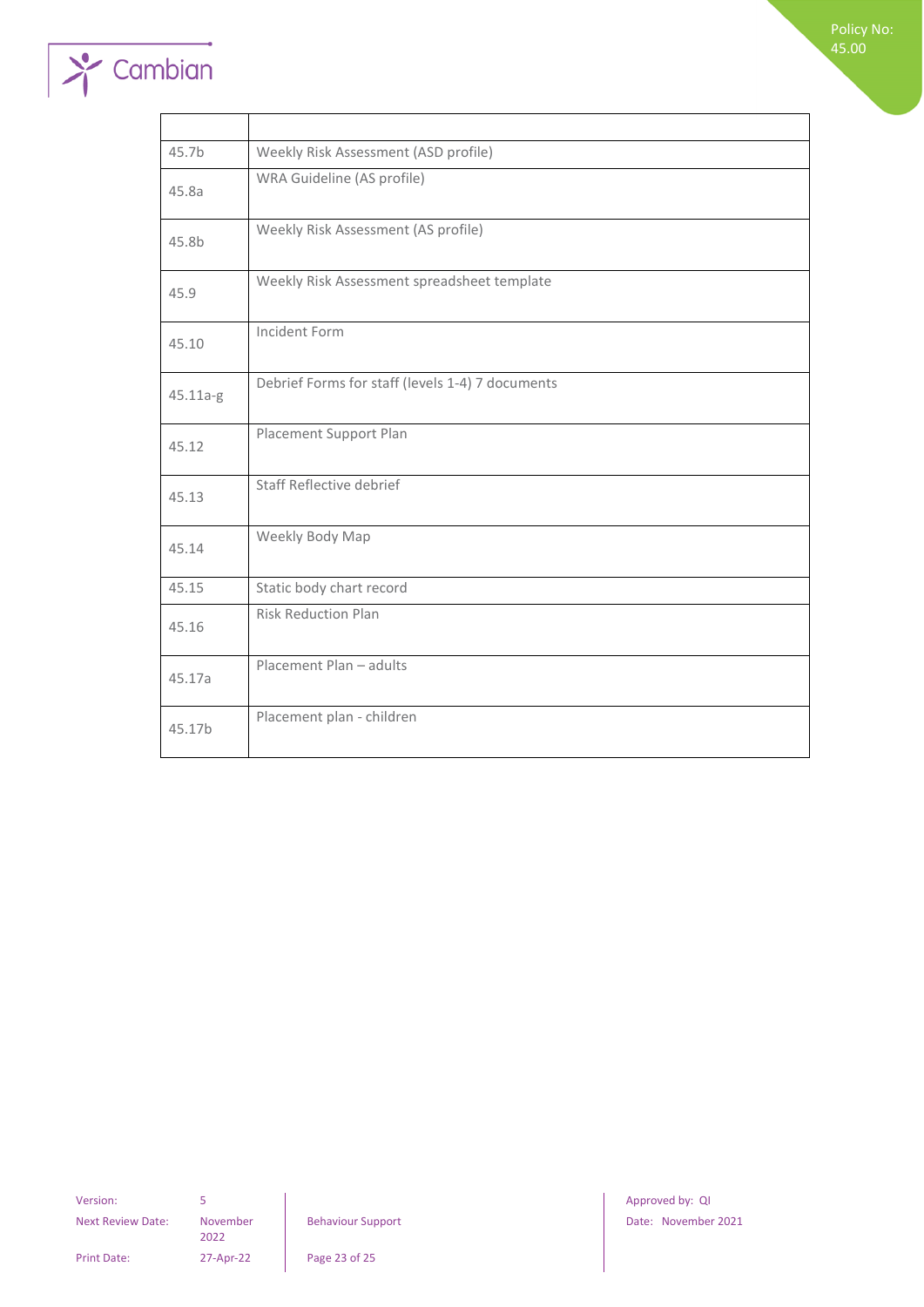

- 7.1. Risk Assessment and Management process map for Education
- 7.2. Referral Assessment Placement Form
- 7.3. Impact Assessment
- 7.4. Behaviour Support Plan for Individual signature
- 7.5. Behaviour Support Plan for parent or LA signature
- 7.6. Individual Risk Assessment
- 7.7. Individual Risk Assessment example and guidance
- 7.8. Risk descriptors
- 7.9. Weekly Risk Assessment (ASD profile)
- 7.10. WRA Guideline (ASD profile)
- 7.11. Weekly Risk Assessment (AS profile)
- 7.12. WRA Guideline (AS profile)
- 7.13. Weekly Risk Assessment spreadsheet template
- 7.14. Incident Form
- 7.15. Debrief Forms for staff (levels 1-4) 7 documents
- 7.16. Placement Support Plan
- 7.17. Staff Reflective debrief
- 7.18. Weekly Body Map
- 7.19. Static Body Chart Record
- 7.20. Risk Reduction Plan
- 7.21. Placement Plan adults
- 7.22. Placement plan children

#### <span id="page-23-0"></span>**Other Cambian Policy**

- 7.23. Child Protection and Safeguarding
- 7.24. Child Sexual Exploitation
- 7.25. Physical Intervention
- 7.26. Mental Capacity and Consent
- 7.27. Anti-bullying
- 7.28. Third Party Aggression
- 7.29. Exclusions

| Version:                 | 5                |
|--------------------------|------------------|
| <b>Next Review Date:</b> | November<br>2022 |
| <b>Print Date:</b>       | 27-Apr-22        |

7-Apr-22 **Page 24 of 25** 

Approved by: QI Behaviour Support **Date: November 2021**